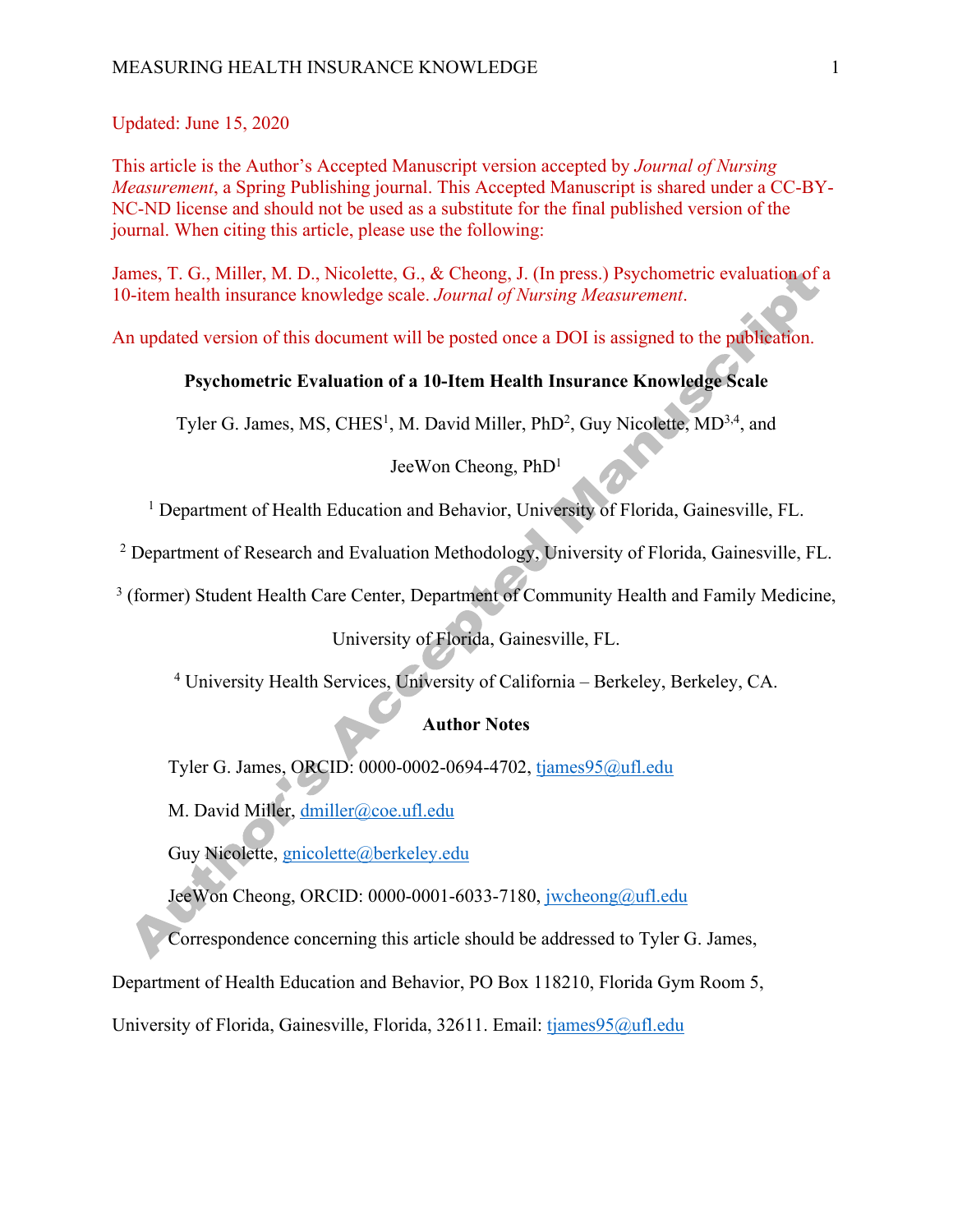**Disclosure:** Parts of this study were presented as a student poster at the American Public Health

Association 2019 Annual Meeting.

#### Abstract

**Background:** College students are a priority population for health insurance literacy interventions. Yet, there are few psychometric studies on measuring health insurance knowledge – a core construct of health insurance literacy.

**Methods:** We administered a health insurance survey to 2,250 college students. We applied Classical Test Theory and Item Response Theory methods to estimate psychometric properties of the Kaiser Family Foundation's 10-item health insurance knowledge quiz.

**Results:** The scale is unidimensional, and data best fit a two-parameter logistic model. IRT estimates indicated varying item discriminations (*a* range: 0.717 to 2.578) and difficulties (*b* range: -0.913 to 1.790). Precision of measurement was maximized for students half a standard deviation below the mean ( $\theta$  = -0.686) health insurance knowledge ability.

**Conclusions:** This scale can be used to identify gaps in health insurance knowledge among college students and be applied in clinical and community health education practice. college students and be applied in clinical and community health education practice.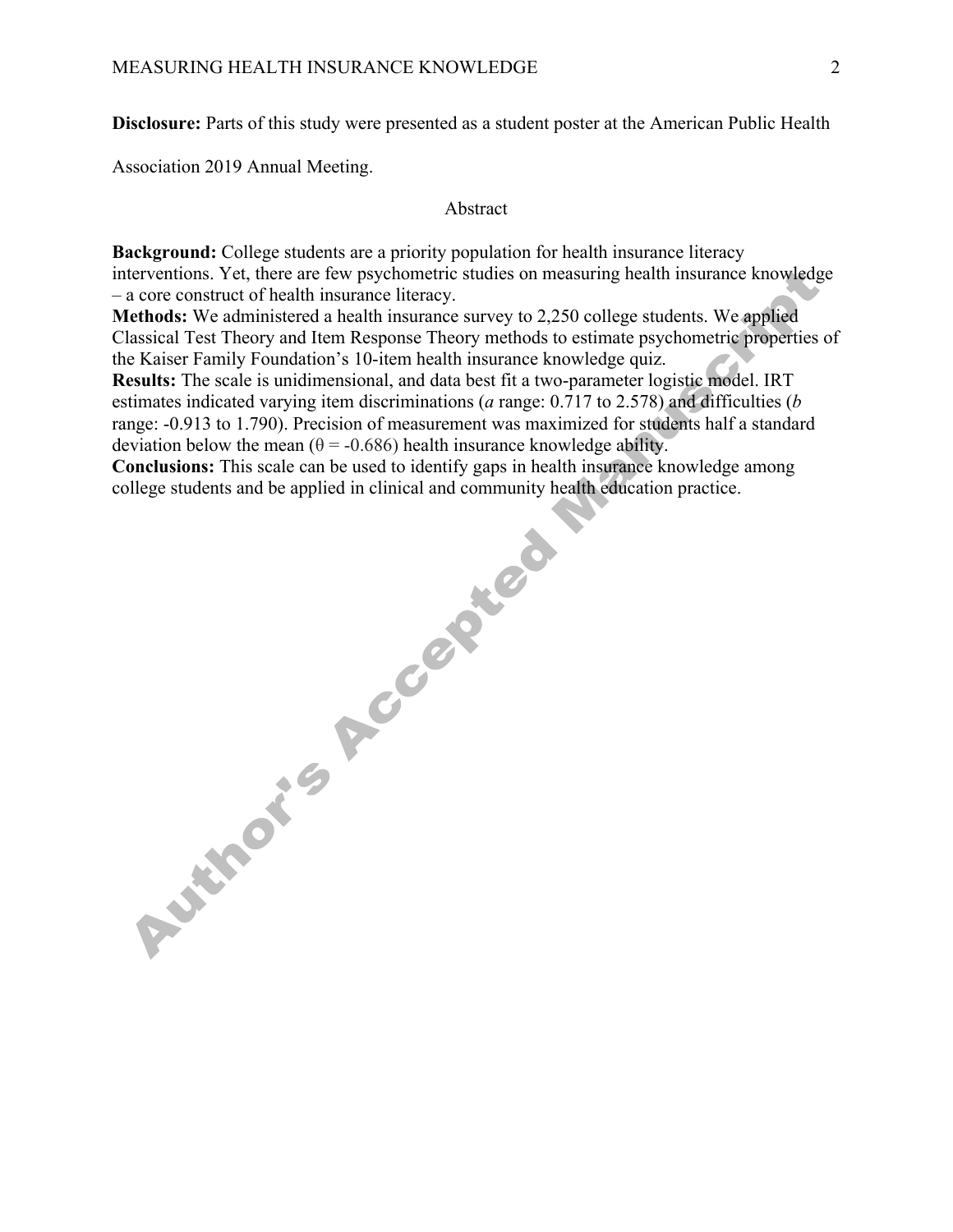Patients in the United States who have health insurance still report experiencing financial barriers to accessing healthcare (Allen, Call, Beebe, McAlpine, & Johnson, 2017; Vujicic, Buchmueller, & Klein, 2016). One contributing financial barrier is the complexity of the U.S. healthcare system which may cause patients to have limited knowledge and skills to use health insurance plans; that is, patients likely have limited health insurance literacy. Health insurance literacy is defined as a person's knowledge, ability, and confidence to find, use, and choose health insurance plans (Quincy, 2012). Among the U.S. adult population, health insurance literacy is low due to lower general health literacy (Berkman, Sheridan, Donahue, Halpern, & Crotty, 2011), disparities in understanding health insurance terms (Norton, Hamel, & Brodie, 2014), and difficulty with estimating costs of using healthcare (Paez et al., 2014). Further, there are specific sub-populations in the U.S. which may be at higher risk. College students (age 18 to 24) are a particularly important population when considering health insurance literacy. Provisions in the Patient Protection and Affordable Care Act allow college students to remain dependents on their parents'/guardians' health insurance plans until age 26; thus, it is likely they have infrequent exposure to health insurance terminology and little (if any) experience with choosing their own health insurance. Further, recent research indicates that health insurance literacy is inadequate for college student populations and that this has implications for healthcare utilization, which calls for action to increase college student health insurance literacy (James et al., in press; Nobles, Curtis, Ngo, Vardell, & Holstege, 2018; Yang, 2016). However, despite various available scales assessing health insurance literacy, psychometric properties of those scales have rarely been examined. Psychometric studies of the measurement properties of health literacy scales will enable health education specialists and healthcare providers to accurately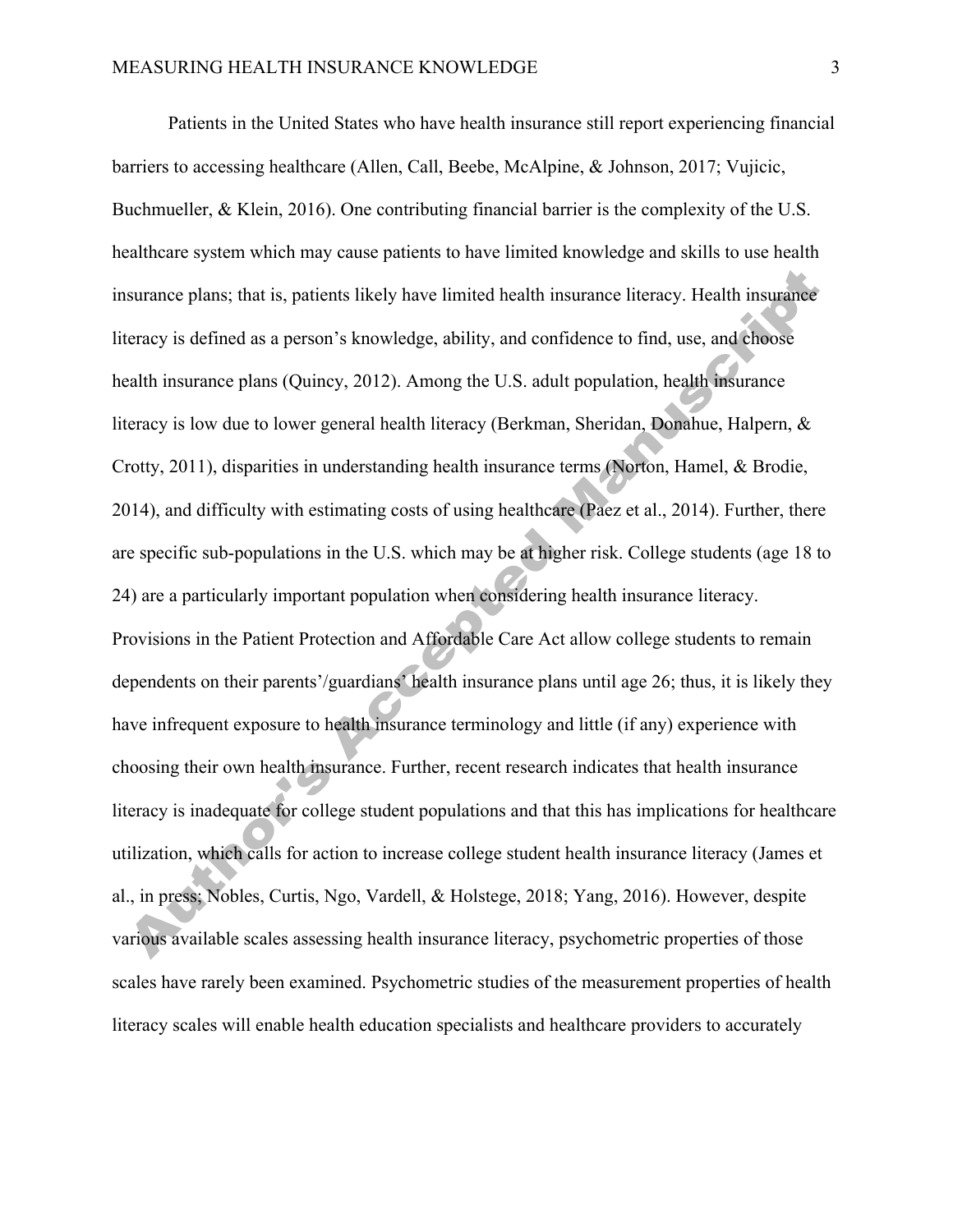assess health insurance literacy and identify health education needs when developing programs to improve health insurance literacy and utilization.

### **Background: Measurement of Health Insurance Literacy**

To date, health education specialists and researchers have developed their own tools or used one of three measures available. The 42-item *Health Insurance Literacy Measure* (HILM; Paez et al., 2014) has the strongest evidence of comprehensive and systematic development leading to strong evidence of validity: scale content was developed based on literature review, key informant interviews, and stakeholder meetings, there is evidence of validity based on response processes (e.g., testing to ensure participants adequately understand the scale's items), and its internal structure was supported by exploratory and confirmatory factor analysis and Rasch analyses. The HILM conceptualizes health insurance literacy as including health insurance knowledge, information seeking, document literacy, and cognitive skills, but operationalizes this construct as a self-efficacy measure (i.e., ability to choose and use health insurance; Paez et al., 2014); thus, there is no separate measurement of knowledge and self-efficacy. However, health behavior theory (e.g., Social Cognitive Theory) would posit that personal cognitive factors – such as self-efficacy and knowledge – represent separate constructs that should be separately measured (Bandura, 2004; Glanz, Rimer, & Viswanath, 2015); this should also apply to the measurement of a multidimensional construct such as health insurance literacy.

To our knowledge, there are two published health insurance knowledge measures available in the literature. One tool is a 10-item quiz developed by the Kaiser Family Foundation (KFF; a non-profit organization focusing on health issues in the U.S.) which measures costcalculation knowledge and familiarity with common insurance terms (Norton et al., 2014). This tool was developed by health insurance experts at KFF and administered to a nationally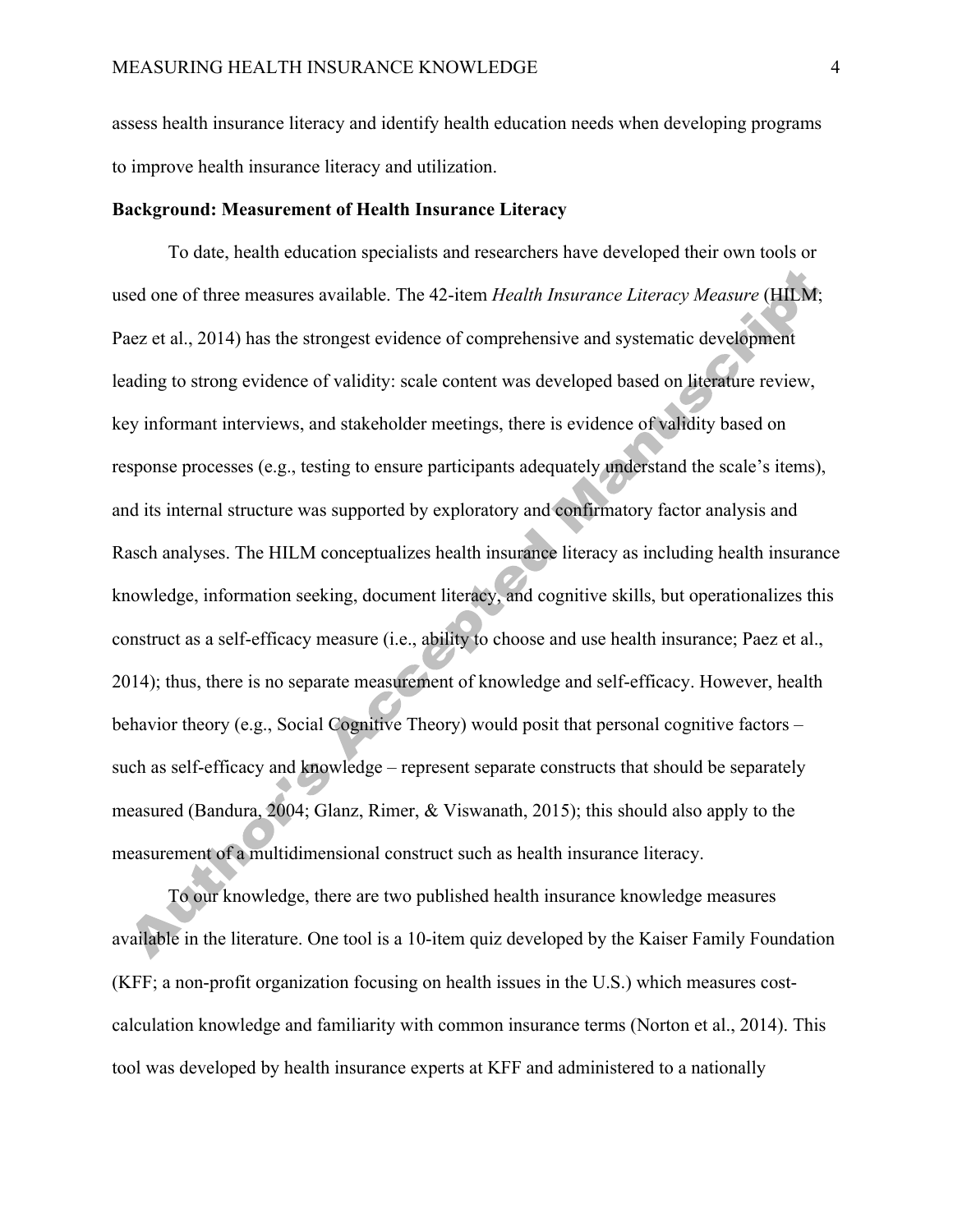representative sample of U.S. Americans to describe health insurance knowledge at a population level. A second, 20-item, tool was developed by Nobles and colleagues (2018) to measure health insurance vocabulary knowledge among college students. Nobles and colleagues' (2018) tool was developed by aligning knowledge constructs to recommendations from HealthCare.gov, then reviewed by experts prior to a pilot test. Neither the KFF nor Nobles' scale has been subject to in-depth psychometric study, with the exception of review by experts and the survey study's population prior to administration (James et al., in press; Nobles et al., 2018).

When considering health insurance literacy, we must accurately measure both selfefficacy and knowledge; this requires providing substantial evidence of the measurement structure of tools we use to gather data. The HILM has multiple studies describing the psychometric nature of its measurement of health insurance self-efficacy. However, we lack measurement studies focusing on health insurance knowledge scales: neither the knowledge scale developed by Nobles and colleagues (2018) nor the KFF have published validity studies. Thus, the goal of this study was to conduct a psychometric investigation of the internal structure of the KFF's 10-item health insurance knowledge quiz among college students by applying classical and modern test theory techniques to provide information from item response data on the reliability, dimensionality, and precision of scores.

#### **Methods**

## **Procedure**

Upon receiving Institutional Review Board approval, we received a random sample of 10,000 students attending a large university in the southeast U.S. (student population approximately 52,000) to take a survey about health insurance. Inclusion criteria for the sample were that students must be aged 18 years or older and be attending classes on-campus. Students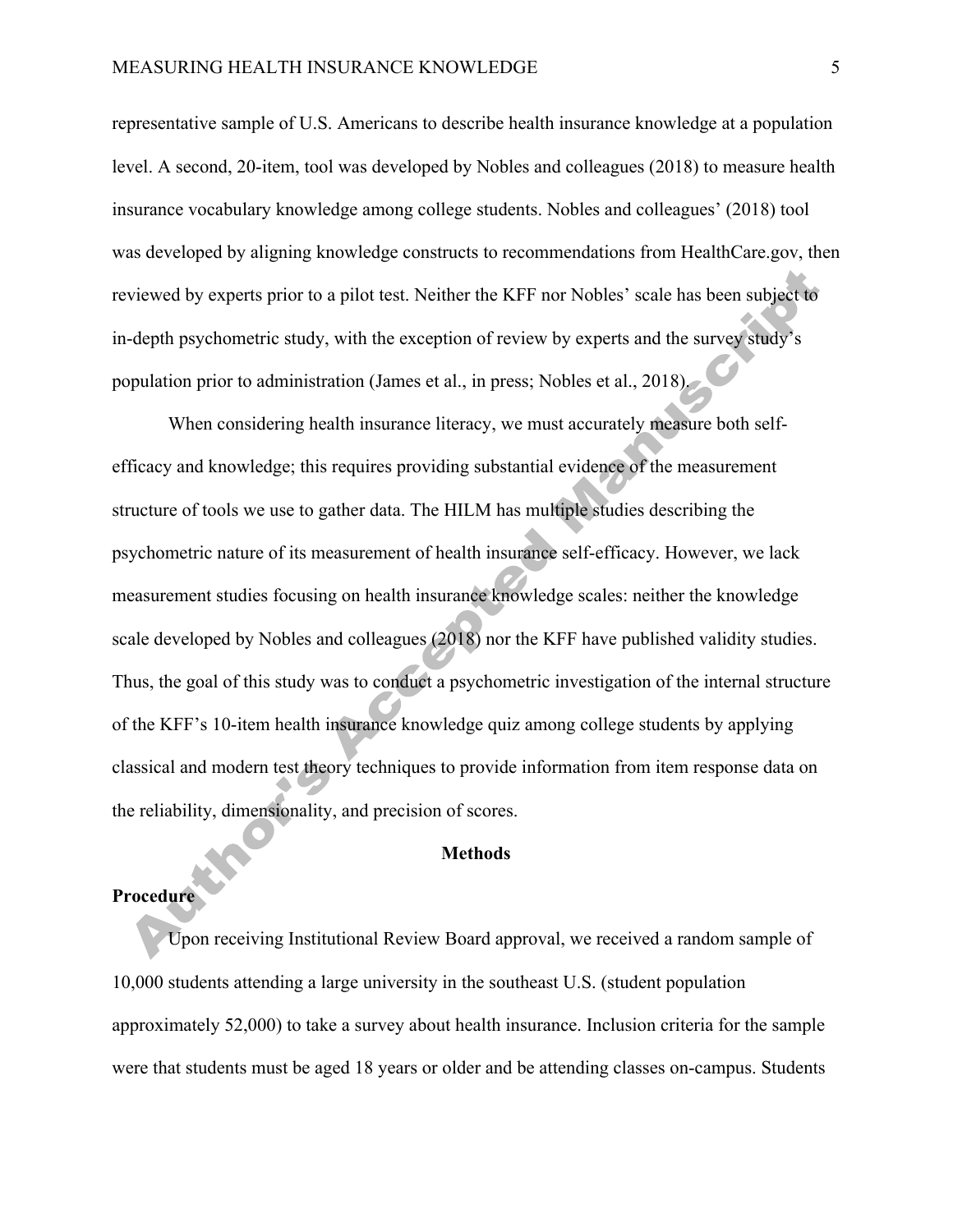were recruited in March 2017 via email which described the purpose of the survey, estimated time to complete the survey, and the incentive (i.e., the first, middle, and last 10 respondents received a \$20 gift card). A total of 2,430 students started the survey (24.3% response rate). The majority of students were white (64.0%), female (61.3%), undergraduate (66.0%), and insured on their parents'/guardians' health insurance plan (61.3%). In comparison, the sampled university is majority white (53.1%), female (55.1%), and undergraduate (65.2%). Although demographic characteristics differ between the institution and the present study, our sample is more diverse in gender, race, and student status than those of other health surveys administered at this university using similar sampling and incentive strategies (Emmereé, James, Varnes, & Arceneaux, 2015; James, Emmereé, & Brantley, 2015; James & Ryan, 2018). In the current analysis, we performed listwise deletion and include 2,250 students who answered all items of the KFF quiz (i.e., 92.6% of respondents). Of the 180 participants excluded due to missing responses on the KFF quiz, the vast majority (86%) also had missing values on race, gender, and undergraduate status. However, those excluded did not differ from the analytic sample in the proportion of being insured (66.0% of the analytic sample and 62.4% of the excluded sample).

#### **Measure**

The measure of health insurance knowledge used in this study is the Kaiser Family Foundation's (KFF) *Health Insurance Knowledge Quiz*. At the time of data collection, the KFF tool was the only health insurance knowledge scale available, as Nobles and colleagues' findings were not published until 2018.

The KFF quiz was developed by health care experts at KFF to assess U.S. adults' familiarity with health insurance terms (Norton et al., 2014; see Table 1). The 10-item measure includes true/false and three- to five-option multiple choice questions; the quiz is scored by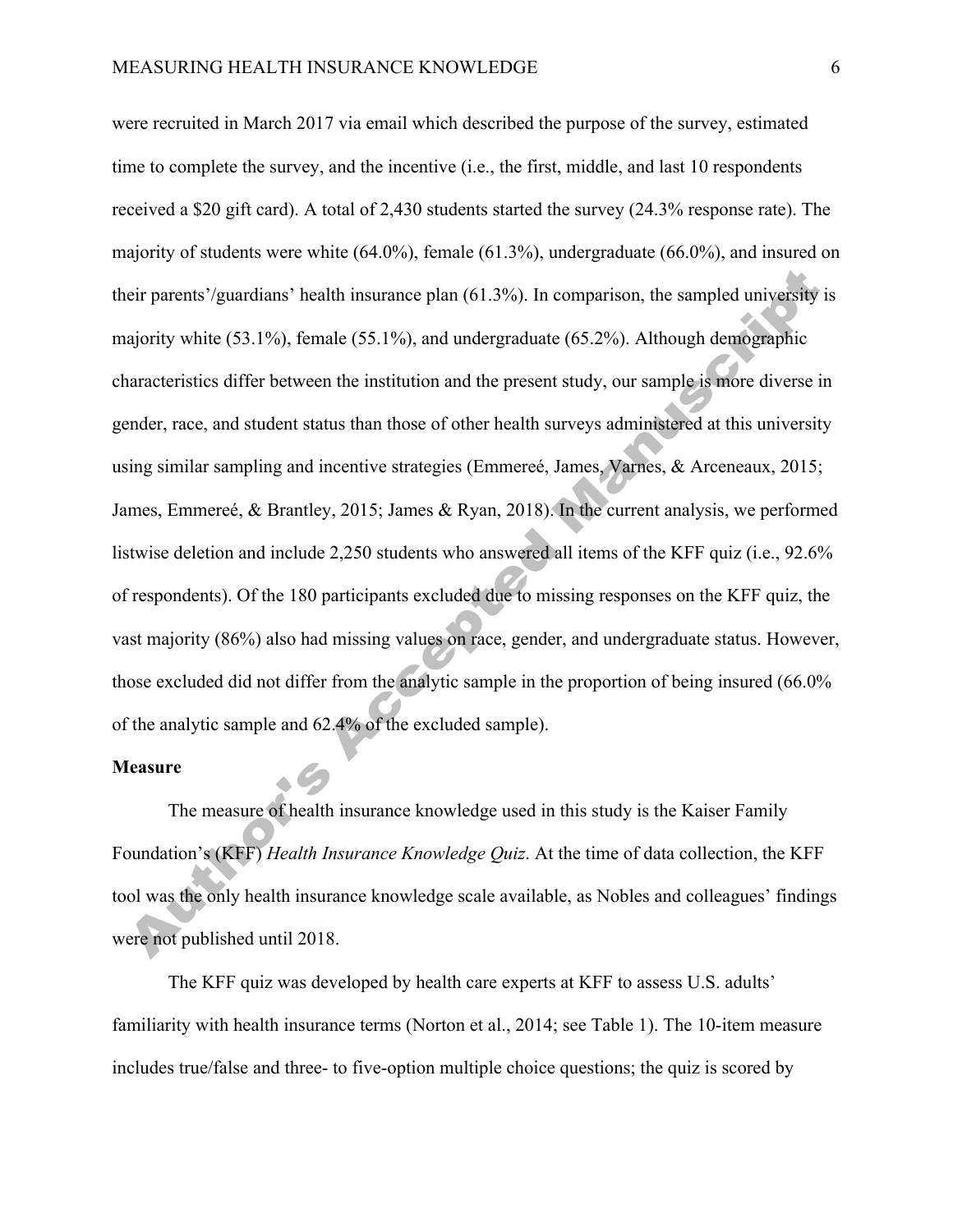summing the number of correct responses (range: 0 to 10). During the quiz's development, it was administered to a sample of 1,292 adults (age 18 and older) living in the U.S. The items were developed based on content domains identified by KFF experts on the health insurance marketplace and polling teams, in addition to being reviewed by KFF's contracted data collection firm, Growth from Knowledge. Items cover common health insurance topics including health insurance premiums and deductibles (e.g., Item 1: Which of the following is the best definition of the term "health insurance premium"?).

Prior to administering the present study's survey, a pool of experts also evaluated the survey. The expert pool included seven individuals: two students in the study sampling frame; a Certified and Master Certified Health Education Specialist (CHES®/MCHES®) with a collective 14 years in college health promotion and survey development; a student health center (SHC) finance administrator who is a Certified Professional Coder and Certified Health Data Analyst; a sports medicine board certified physician and (then) director of the SHC at the sampled university; and a PhD-level scientist trained in social and quantitative psychology. Minor changes were made to the survey, but no changes to the KFF scale citing that it adequately covered the content domain of health insurance knowledge. Further evidence of sufficient construct representation was based on review of the KFF scale in comparison to the SHC's health insurance education materials; the 10-items had almost perfect overlap, with the exception of minor wording or calculation details.

## **Data Analysis**

Our analysis took place through two frameworks: Classical Test Theory (CTT) and modern test theory, known as Item Response Theory (IRT). CTT provides crucial information about the performance of an overall test, and insights for IRT model selection. We first estimated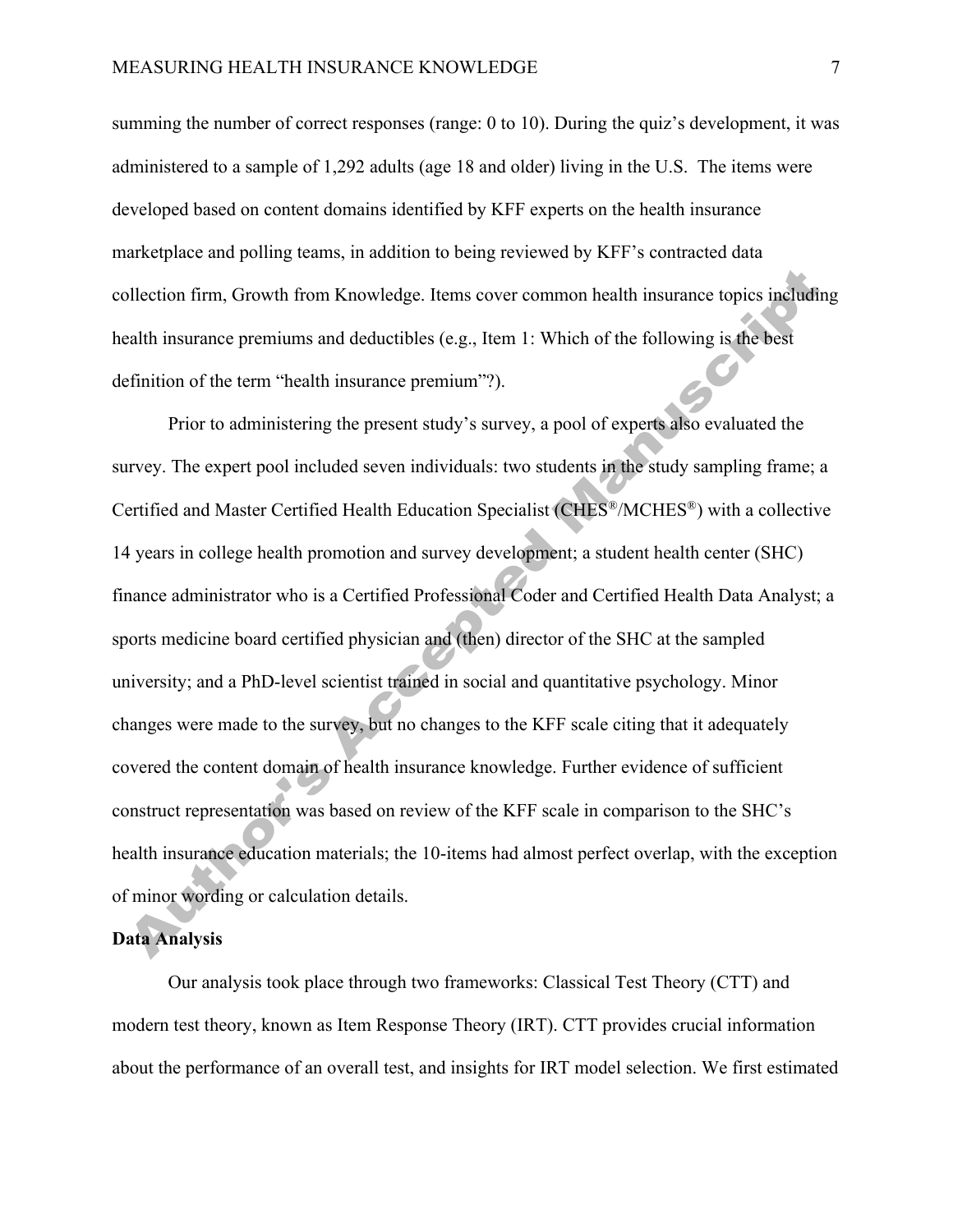item difficulties (i.e., proportion responding correct to each item) and corrected item-total correlations (i.e., discriminations) using the package *CTT* (Willse, 2018) in the R statistical environment. We then confirmed dimensionality of the knowledge quiz by estimating a onefactor categorical CFA in M*plus* 8.0 (Muthén & Muthén, 2011). We assessed model fit using multiple fit indices including  $\chi^2$  test, root mean square approximation (RMSEA), the Comparative Fit Index (CFI), and Tucker Lewis Index (TLI). Acceptable model fit was specified as RMSEA  $\leq$  0.06, and CFI and TLI > 0.95 (Hu & Bentler, 1999). In addition to the IRT assumption of unidimensionality, we tested the assumption of local independence using the approximately standardized chi-square index (Chen & Thissen, 1997) using the R package *mirt* (Chalmers, 2012).

We then fit a one-, two-, and three-parameter logistic IRT model to the item response data of the 10-item quiz. In our case, these models simultaneously estimate person ability  $(\theta)$  and item parameters, depending on the type of model. The most simplistic of these models is the oneparameter logistic model (1PL):

$$
P(Y_{is} = 1 | \theta_s) = \frac{\exp(1.7a(\theta_s - b_i))}{1 + \exp(1.7a(\theta_s - b_i))}
$$
(1)

*P* is probability, *Y* is a participant's response to an item,  $\theta$  is the person's latent trait ability (in our case, health insurance knowledge), *b* is item difficulty, *a* is item discrimination; *s* represents a person-parameter, while *i* represents an individual item. In the 1PL model, item discrimination (*a*) parameters are held constant; thus, items are assumed to have the same relation to the underlying construct. An additional model relevant to the current study is the two-parameter logistic model (2PL), shown below using similar notation to Equation 1:

$$
P(Y_{is} = 1 | \theta_s) = \frac{\exp (1.7a_i(\theta_s - b_i))}{1 + \exp (1.7a_i(\theta_s - b_i))}
$$
(2)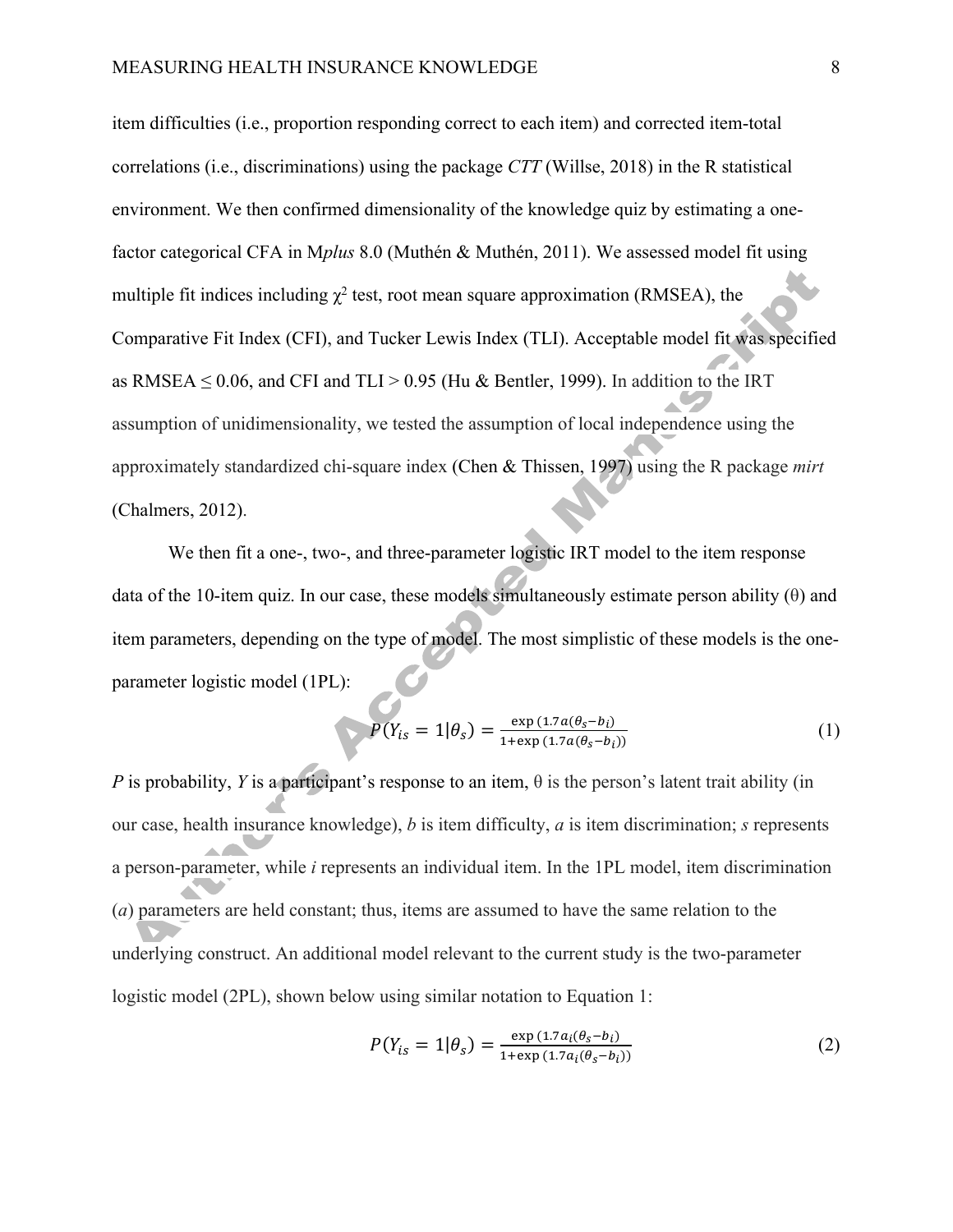The 2PL is an extension of the 1PL model that allows the *a*-parameter to differ across items; that is, the relation between an item and the underlying construct of the test may differ across items. This allows an item's slope to change, thus creating different item characteristic curves and item information functions. The 3PL is an extension of the 2PL model, which incorporates a pseudoguessing, *c*, parameter to create a lower asymptote. We compared the 1PL, 2PL, and 3PL models on item and overall fit measures estimated in the R package *ltm* (i.e., Q1 statistic with simulated *p*-values and loglikelihood ratio tests [LRT], respectively).

All item and person  $(\theta)$  parameters were estimated on a z-score scale;  $\theta$  was estimated using expected a posteriori (EAP) Bayes methodology implemented in *ltm* in R (Rizopoulos, 2007). The *mirt* package in R was also used to graphically display item fit, test information and standard error, and item residual plots and person-fit was examined using the Zh statistic (Drasgow, Levine, & Williams, 1985). Lastly, given the potential application of the quiz scores for health education/promotion practice, we examined the correlation between IRT-derived scores  $(\theta)$  and CTT raw summated scores.

### **Results**

## **Classical Test Theory**

The average summated quiz score was  $5.425$  (SD = 2.504), with a median score of a 6. Corrected item-total correlations, to provide information about item discrimination, were calculated: higher correlations indicate stronger relation between an item's response and the summated score of the items on the quiz, not including the item of interest. Correlations ranged from 0.269 to 0.525, with a mean of 0.414 (Table 2). Item difficulty (*p*; i.e., the proportion of respondents scoring correct on an item) ranged from 0.172 to 0.764, with a mean difficulty of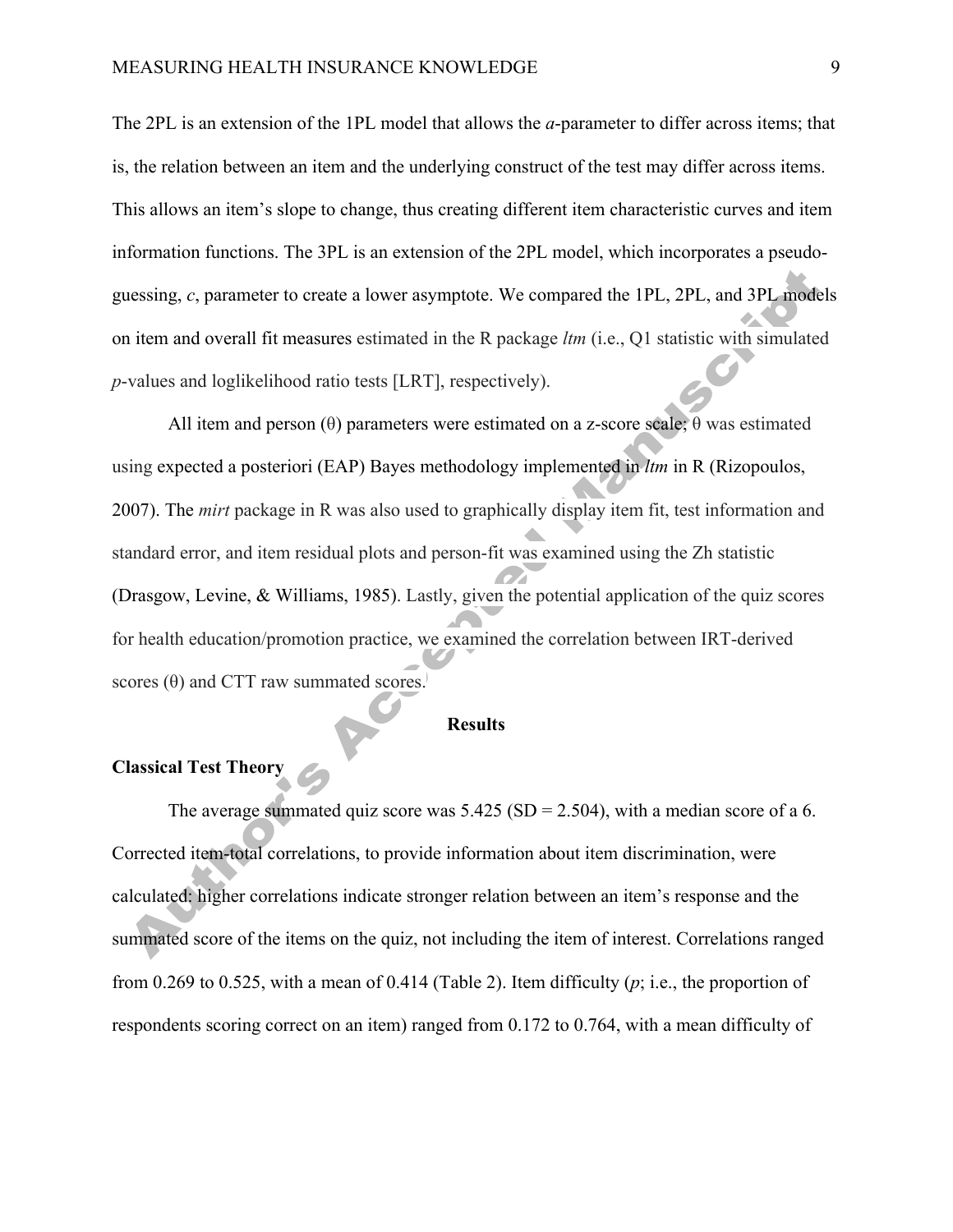0.543. The most difficult item was Item 6 and Item 8 was the least discriminating, while Item 1 was most the discriminating.

## **Item Response Theory**

**Dimensionality.** A CFA model with categorical indicators was fit to the data to assess the assumption of unidimensional structure. A single factor CFA fit the data well  $[\chi^2(df=35)$  = 297.028,  $p < 0.05$ ; RMSEA = 0.058 (95% CI: 0.052 to 0.064), CFI = 0.961, TLI = 0.950], supporting the IRT assumption of unidimensionality. Item factor loadings ranged from 0.400 to 0.829, with all standard errors less than 0.032. The single factor scale had acceptable internal consistency reliability ( $\alpha$  = 0.752).

**Model selection.** Due to the range of corrected item-total correlations in CTT analyses, a 1PL model was hypothesized to have poorer fit because item discriminations (*a*) are held constant across items. We fit a 1PL, 2PL, and 3PL model and estimated item fit (Q1). Each model had at least one item with significant Q1 statistics, suggesting poorer item fit: 1PL had three items, 2PL one item (see Table 2), and 3PL two items. When comparing overall model fit using the LRT with -2 log likelihood values, the 2PL model had significantly better fit than the 1PL model  $[LRT = 303.13(df=9), p < 0.001]$  while the 2PL model and 3PL model did not differ significantly  $[LRT = 16.93(df=10), p = 0.076]$ . Thus, the 2PL model was selected for its parsimonious nature (i.e., not estimating an additional, *c*, parameter) and better overall and item fit.

Prior to examining item and person parameters of the 2PL model, we checked the assumption of local independence. Only two of forty-five (4%) item pairs had standardized chisquare values above  $|0.100|$  (Chen & Thissen, 1997): Item 1 and 2 ( $r = 0.105$ ), and Item 3 and 4  $(r = 0.140)$ ; this indicates potential local dependence in the response data. Given the reasonable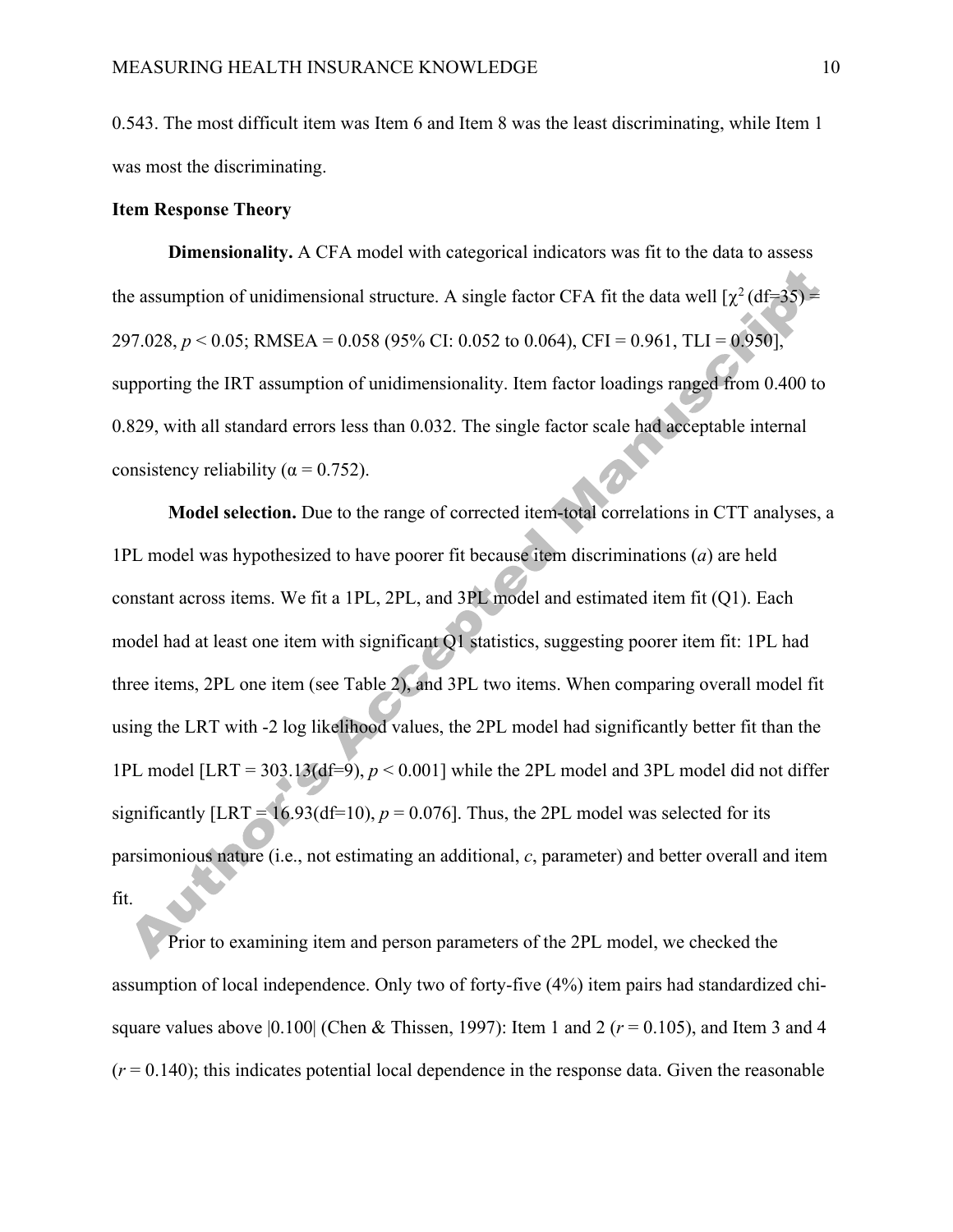overlap in relevant construct domains between those pairs (i.e., insurance premium for Items 1 and 2; deductible, Items 3 and 4) and the relatively lower standardized chi-square values, we determined there was sufficient evidence to support the assumption of local independence.

**Item parameters.** Discrimination (*ai*) values ranged from 0.717 to 2.578. Higher values indicate a stronger relation between the item response and latent trait (i.e., health insurance knowledge), and thus, items with higher discriminations can differentiate individuals with smaller differences in the latent trait and provide more information. Difficulty  $(b_i)$  parameters represent a point where a respondent has a 0.50 probability of scoring correct to an item. The KFF scale's *b*-parameters ranged from -0.913 to 1.790 (see Table 2 and Figure 1). Positive values of b-parameters indicate more difficult items. For example, an item with  $b_i = -1.0$  would indicate that a person with health insurance knowledge ability 1 standard deviation below the sample mean would have a 0.50 probability of getting the item correct; an item  $b_i = 1.0$ , a student with a knowledge ability 1 standard deviation above the sample mean would have a 0.50 probability of scoring correct.

Item 1 (definition of health insurance premium) had the highest discrimination  $(a_1 =$ 2.578) and was relatively easy  $(b_1 = -0.865)$ . Analysis of item residual plots indicate that Item 3's observed data were slightly outside the 95% CI of the expected data for persons with higher than average θ; potentially leading to the item's slight statistical misfit. When comparing ranks of CTT difficulty (*p*) and 2PL *b*-parameters, there was consensus among the majority of items (i.e., Items 3, 4, 5, 6, 7, 8, and 9).

**Person theta estimates.** Person fit (Zh) statistics indicated good person fit for 97.6% of the sample; only 54 cases had Zh values outside of the range of -1.96 to 1.96. Person estimates ranged from -1.874 to 1.722, with a mean of -0.332. The minimum standard error of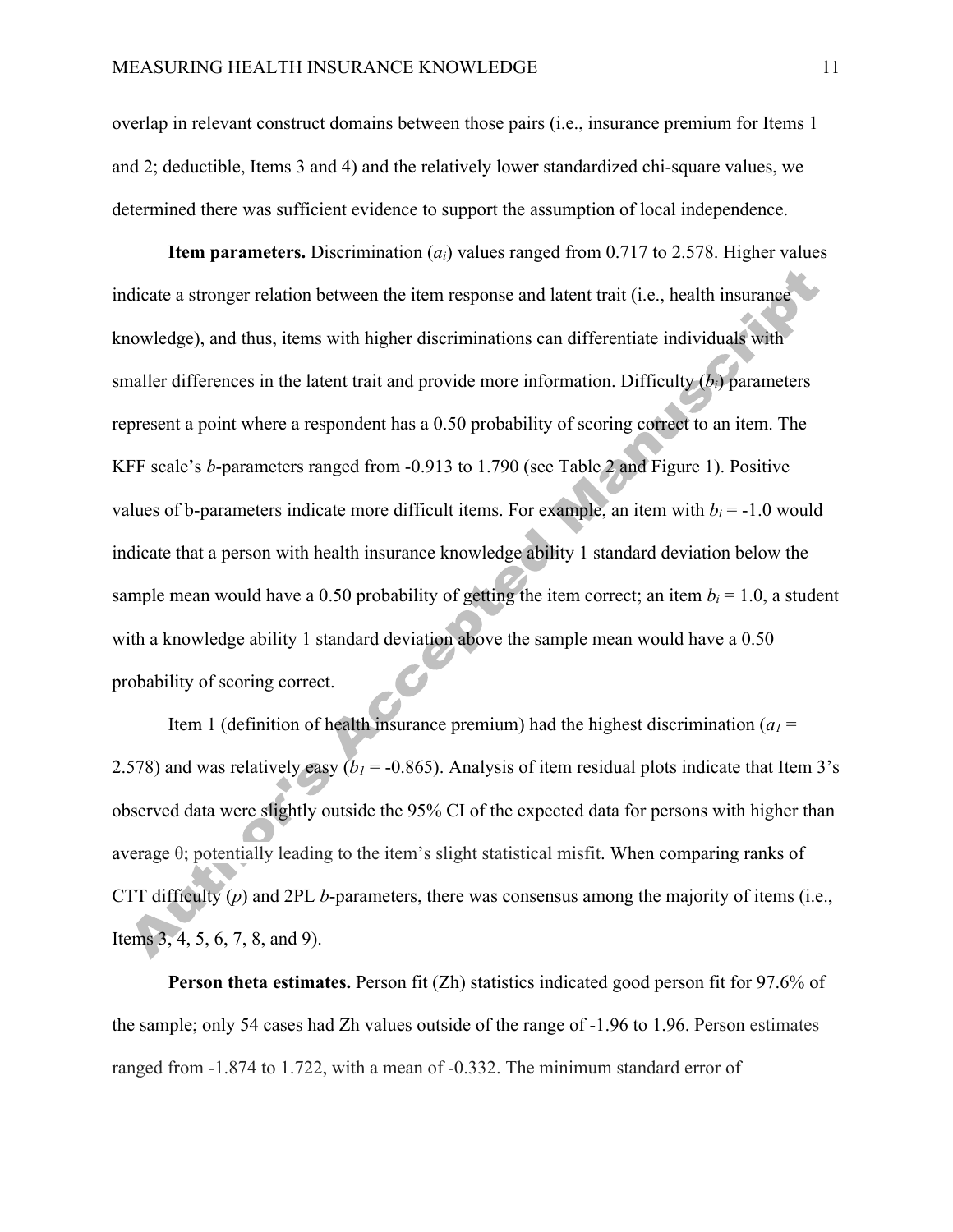measurement occurred at  $\theta = -0.686$  (Figure 2); thus, the KFF quiz has more precision in estimating health insurance knowledge when a student's ability is a slightly less than half a standard deviation below the average of students at the sampled university. Standard error was below 0.50 throughout the ability range -1.673 to 0.369; this indicates good precision of measuring student health insurance knowledge across the range of theta. However, the further a person's estimate was from -0.686, the less precision we have when estimating their ability. Raw summated and IRT estimated scores were strongly correlated  $(r = 0.986)$ .

## **Discussion**

The purpose of this study was to examine psychometric properties of the KFF's 10-item health insurance knowledge quiz to provide evidence of validity based on internal structure for use among college students. Our findings indicate that the KFF quiz measures a unidimensional construct and elicits reliable responses from college students in our sample. A 2PL IRT model best fits the data, indicating that items differ in their relation to the latent trait of health insurance knowledge. In total, the most precision in measuring health insurance knowledge ability for college students in our sample occurred slightly less than half a standard deviation below the average students' health insurance knowledge. This level of precision is beneficial in identifying knowledge deficits, which is useful for health promotion practitioners and health services researchers who are largely interested in identifying gaps in knowledge.

Item 3 (definition of annual health insurance deductible) was identified as an item with poor fit in the 2PL model and was also flagged for local dependence concerns with Item 4 (calculate out-of-pocket costs for hospital stay with deductible and copay). Given these potential issues, paired with the limited information provided by Item 3 relative to other items, researchers and health education specialists may consider removing Item 3 if using IRT estimates; however,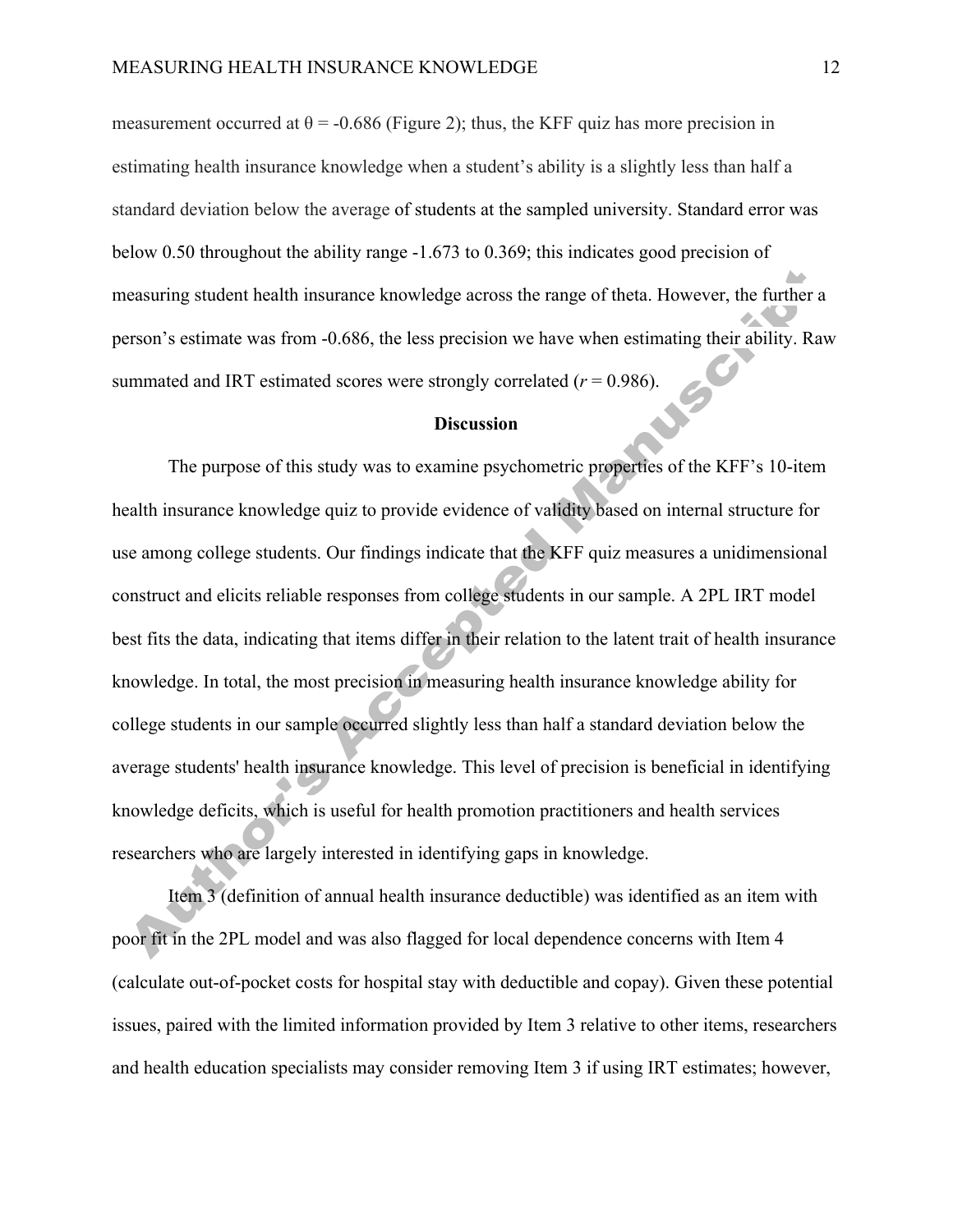removing this item should be done with caution. Item 3 had the third-highest *a-*parameter, and the item is more strongly related with the latent trait of health insurance knowledge than the other items. In addition, removal would likely lead to content underrepresentation of health insurance deductibles. Although Item 3 and Item 4 overlap by including deductible-based information, the definition of a health insurance deductible (found in Item 3) is likely foundational to health insurance knowledge and, therefore, important to measure. Finally, removing this item when using CTT estimates would likely decrease reliability of the score and, thus, increase standard error of measurement [in this sample: α (Item 3 deleted) = 0.720 vs. α (Item 3 included)  $= 0.752$ ].

In both CTT and IRT analyses, the items displayed a range of difficulty and discriminatory power. The hardest item in both CTT and IRT analyses was Item 6 (definition of health insurance formulary;  $p = 0.172$ ,  $b_6 = 1.790$ ). This aligns with the KFF study which found this was the most difficult item with only 33% of U.S. adults able to correctly identify the correct definition (Norton et al., 2014). Interestingly, Nobles and colleagues (2018) found that 74% of college students in their sample correctly identified the meaning of health insurance formulary; however, it is likely that this is attributed to their item's poor response distractors:

is a list of prescription drugs covered by a prescription drug plan or another insurance plan offering prescription drug benefits. This is also called a drug list." Response options: Network; Referral; Formulary; Summary of benefits and coverage (SBC)

These inappropriate response distractors may lead respondents to arrive to the correct answer through process of elimination, and thus contribute to an overestimation of student health insurance knowledge and have negative implications for health education specialists who are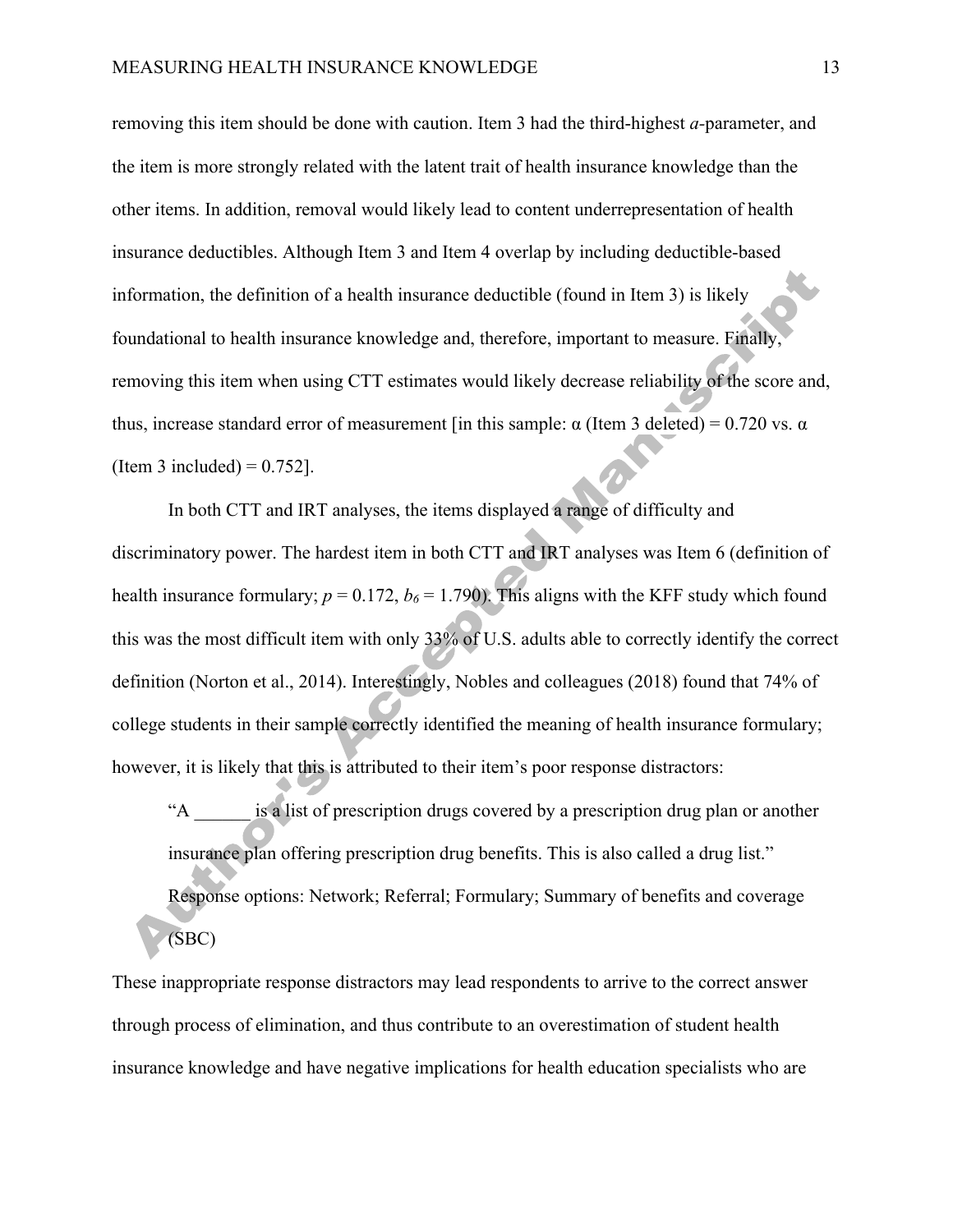using the instrument to identify topics to cover in health education programming; that is, if students are scoring highly on knowledge of a health insurance formulary, then formularies may not be covered in as much detail in practice because a need is not being demonstrated.

A limitation of the current study is that the KFF 10-item quiz was not developed according to test construction best practices (e.g., response validity studies, etc.; Crocker & Algina, 1986) and was not explicitly developed for the proposed use of health promotion program planning. However, the evidence of validity based on content and internal structure suggests that the quiz elicits information about the underlying, unidimensional construct of health insurance knowledge. The results from our analyses add to the evidence of validity for using scores from this quiz to measure health insurance knowledge. Further, the evidence of strong correlation between raw scores and latent scores supports the use of raw scores inpractice; this is important because conducting an IRT study is impractical and not feasible in most health education practice settings, and health education specialists are unlikely to have the analytic resources (e.g., training, access to software, sample size, etc.) necessary to estimate scores in an IRT framework. Additional research is needed to identify meaningful cut-off scores to better inform practice-based identification of students with inadequate knowledge, and validity studies – ensuring adequate content coverage and external relations with relevant variables – are needed: this can include Delphi studies with experts in health services and insurance, examining the relation of quiz scores to health literacy scores and healthcare utilization, and sub-group analyses. An additional limitation is the lack of a representative sample of college students in the U.S., as this study only includes students from a single university; this may inhibit the estimation of measurement precision for the population of college students in the U.S. However, the sample does include a broad range of scores that may provide accurate samples of the IRT model and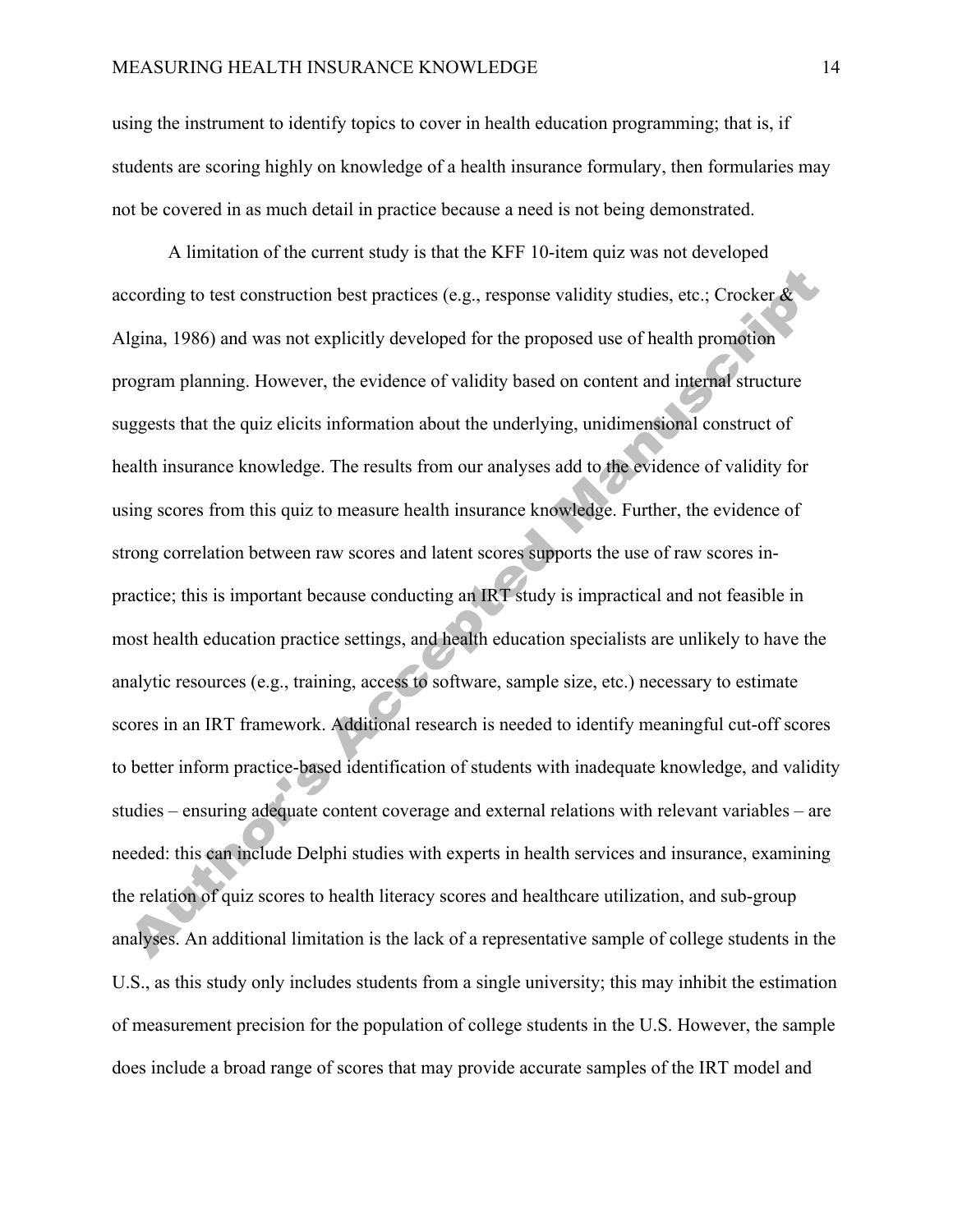parameters. Overall, our findings support the use of scores elicited by the KFF's health insurance knowledge quiz to identify health insurance information needs among college students.

## **Relevance to Nursing Practice, Education, or Research**

The KFF's 10-item health insurance knowledge quiz can be integrated into practice in community and collegiate health care settings as a tool for identifying college students' health insurance knowledge-levels and assessing the need for intervening to ensure college students make the most cost-efficient decisions for their healthcare. This would provide an opportunity to better serve college student patients by providing them tailored, usable information regarding health insurance and potentially referring them to financial support staff or health education specialists for more information. Further, these results have implications for health educators developing programs and materials to improve the health insurance knowledge among college student populations. IRT difficulty parameters provide insight into the performance of our university's students with specific domains of health insurance knowledge. Thus, health education specialists should target areas of lower knowledge (i.e., higher difficulty) when developing programs and materials. For our sample, this would include more information on health insurance formularies and calculating co-insurance and out-of-pocket costs.

#### **Conclusion**

This study applied classical and modern measurement theory to evaluate the psychometric properties of the KFF's 10-item health insurance knowledge quiz. Results suggest that the quiz elicits reliable responses from participants, and those responses represent a unidimensional construct of health insurance knowledge. The 10-item quiz is user-friendly, publicly available, and reviewed positively by college health education specialists and healthcare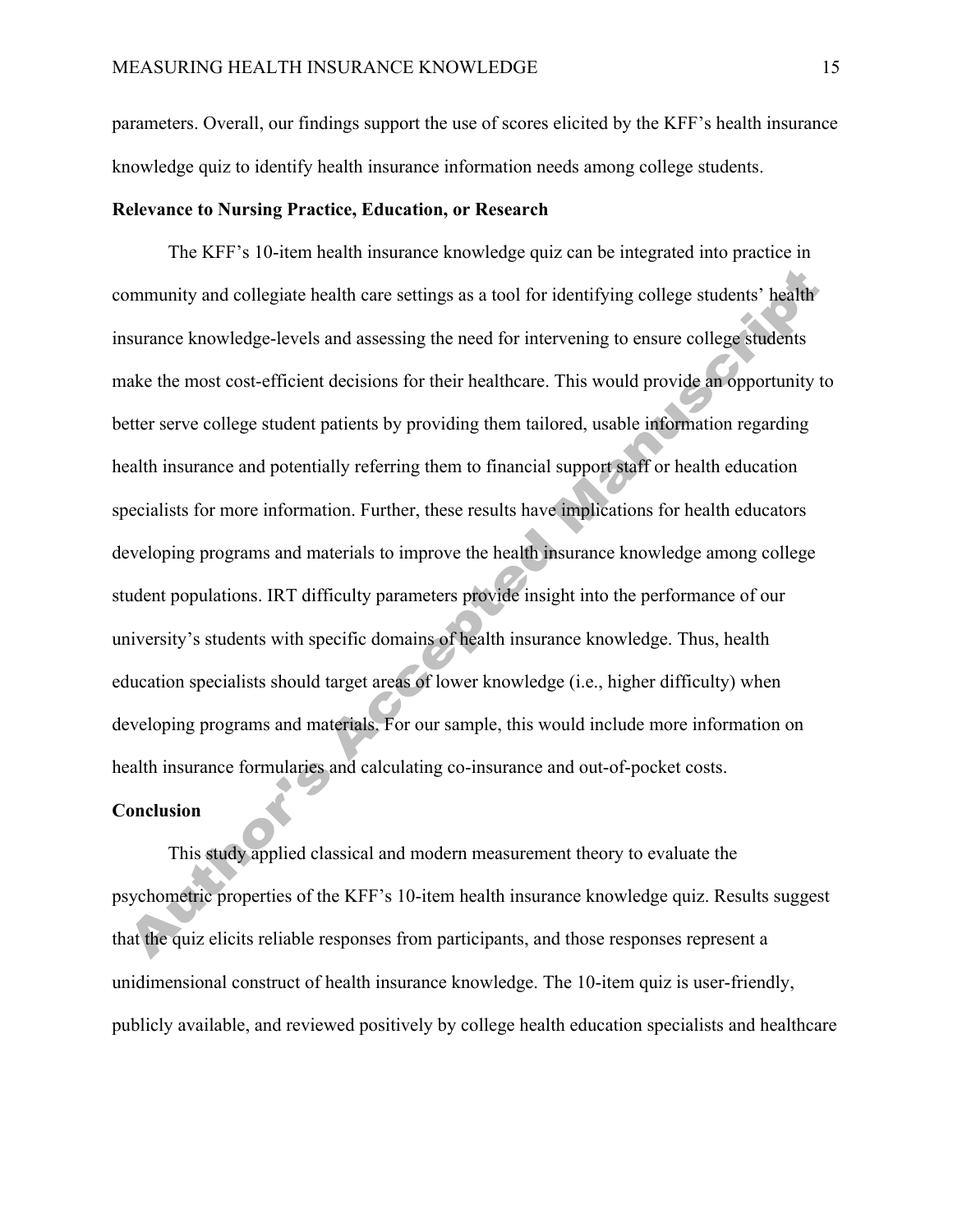administrators. This study supports the use of the KFF's quiz to measure health insurance knowledge among college students.

Author's Accepted Manuscript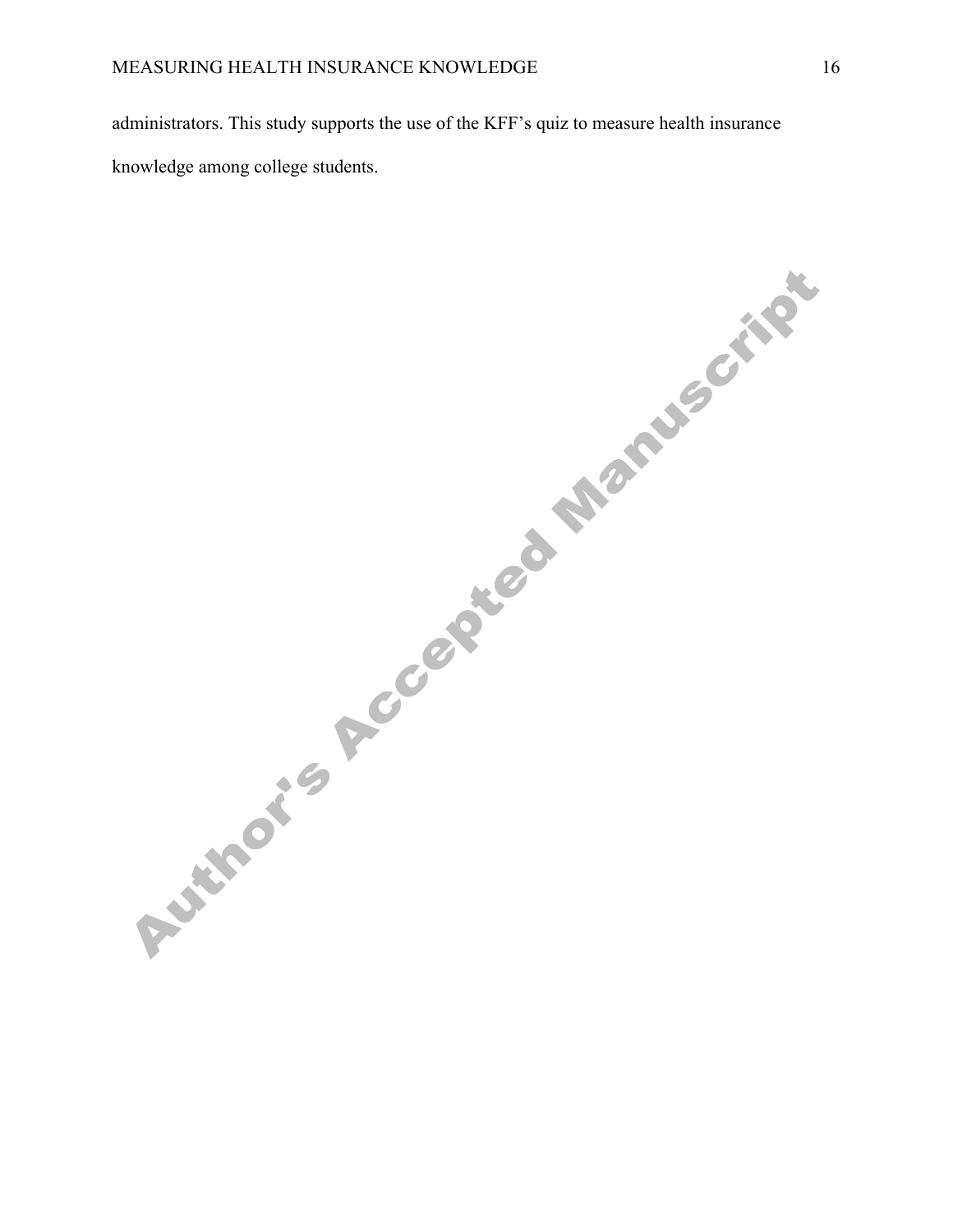#### References

- Allen, E. M., Call, K. T., Beebe, T. J., McAlpine, D. D., & Johnson, P. J. (2017). Barriers to care and healthcare utilization among the publicly insured. *Medical Care*, *55*(3), 207–214. https://doi.org/10.1097/MLR.0000000000000644
- Bandura, A. (2004). Health promotion by social cognitive means. *Health Education & Behavior*, *31*(2), 143–164.
- Berkman, N. D., Sheridan, S. L., Donahue, K. E., Halpern, D. J., & Crotty, K. (2011). Low health literacy and health outcomes: An updated systematic review. *Annals of Internal Medicine*, *155*(2), 97–107.
- Chalmers, R. P. (2012). mirt: A multidimensional item response theory package for the R environment. *Journal of Statistical Software*, *48*(6). https://doi.org/10.18637/jss.v048.i06
- Chen, W.-H., & Thissen, D. (1997). Local dependence indexes for item pairs using item response theory. *Journal of Educational and Behavioral Statistics*, *22*(3), 265–289.
- Crocker, L., & Algina, J. (1986). *Introduction to classical & modern test theory*. Belmont, CA: Wadsworth Publishing Company.
- Drasgow, F., Levine, M. V., & Williams, E. A. (1985). Appropriateness measurement with polychotomous item response models and standardized indices. *British Journal of Mathematical and Statistical Psychology*, *38*(1), 67–86. https://doi.org/10.1111/j.2044- 8317.1985.tb00817.x
- Emmereé, J., James, T. G., Varnes, J. R., & Arceneaux, D. (2015). *Healthy Gators Student Survey Report, 2013*. Gainesville, FL: Healthy Gators Coalition.
- Glanz, K., Rimer, B. K., & Viswanath, K. (2015). *Health behavior: Theory, research, and practice*. San Francisco, CA: John Wiley & Sons.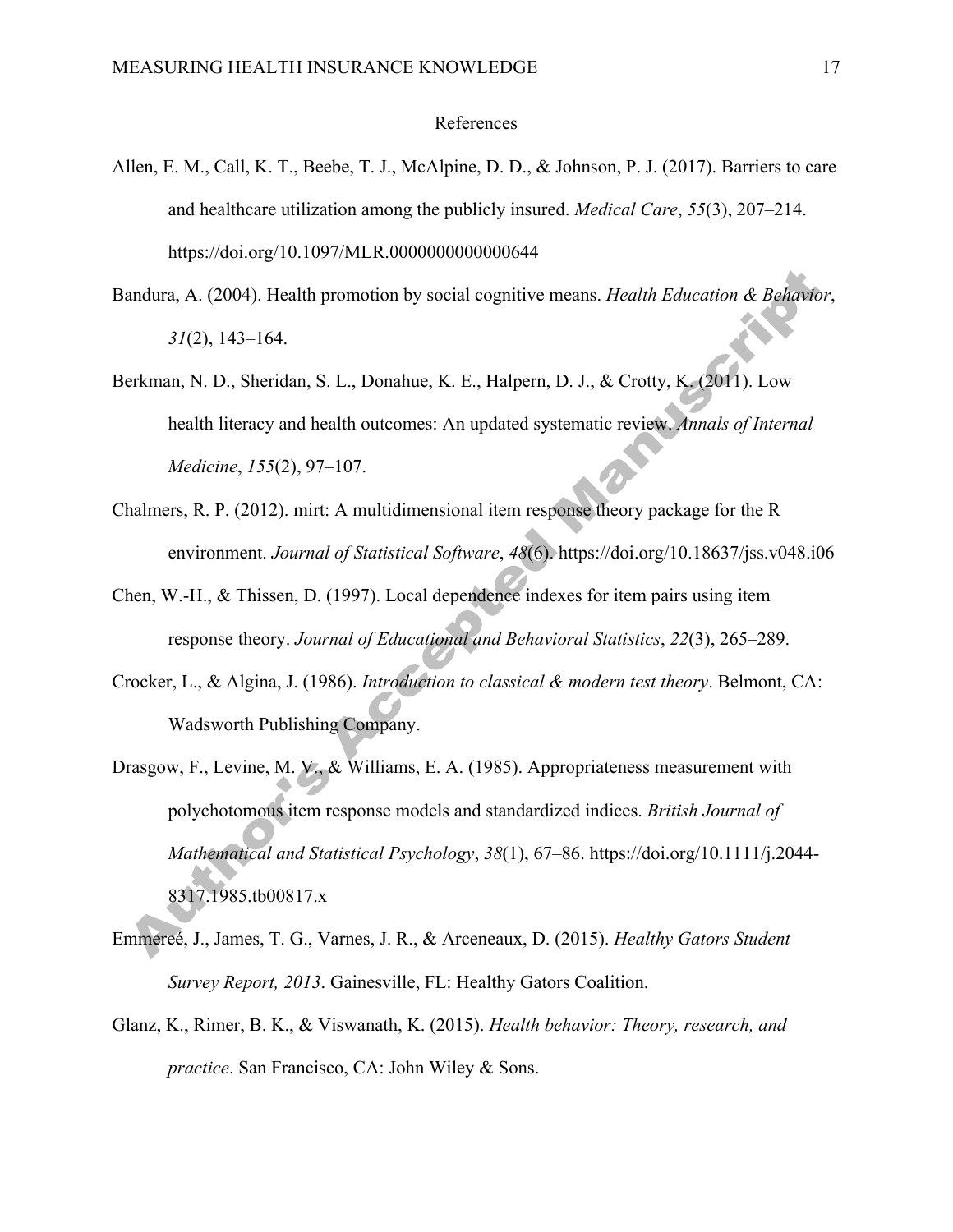- Hu, L., & Bentler, P. M. (1999). Cutoff criteria for fit indexes in covariance structure analysis: Conventional criteria versus new alternatives. *Structural Equation Modeling: A Multidisciplinary Journal*, *6*(1), 1–55.
- James, T. G., Emmereé, J., & Brantley, J. (2015). *Healthy Gators Student E-cigarette Survey, Spring 2015.* Gainesville, FL: Healthy Gators Coalition.
- James, T. G., & Ryan, S. J. (2018). HIV knowledge mediates the relationship between HIV testing history and stigma in college students. *Journal of American College Health*, *66*(07), 561–569. https://doi.org/10.1080/07448481.2018.1432623
- James, T. G., Sullivan, M. K., Dumeny, L., Lindsey, K., Cheong, J., & Nicolette, G. (in press). Health insurance literacy and health service utilization among college students. *Journal of American College Health*.
- Muthén, L. K., & Muthén, B. O. (2011). *Mplus user's guide* (6th ed.). Los Angeles: Muthén & Muthén.
- Nobles, A. L., Curtis, B. A., Ngo, D. A., Vardell, E., & Holstege, C. P. (2018). Health insurance literacy: A mixed methods study of college students. *Journal of American College Health*, *0*(ja), 1–37. https://doi.org/10.1080/07448481.2018.1486844
- Norton, M., Hamel, L., & Brodie, M. (2014). *Assessing Americans' familiarity with health insurance terms and concepts*. Retrieved from Kaiser Family Foundation website: https://www.kff.org/health-reform/poll-finding/assessing-americans-familiarity-withhealth-insurance-terms-and-concepts/
- Paez, K. A., Mallery, C. J., Noel, H., Pugliese, C., McSorley, V. E., Lucado, J. L., & Ganachari, D. (2014). Development of the Health Insurance Literacy Measure (HILM):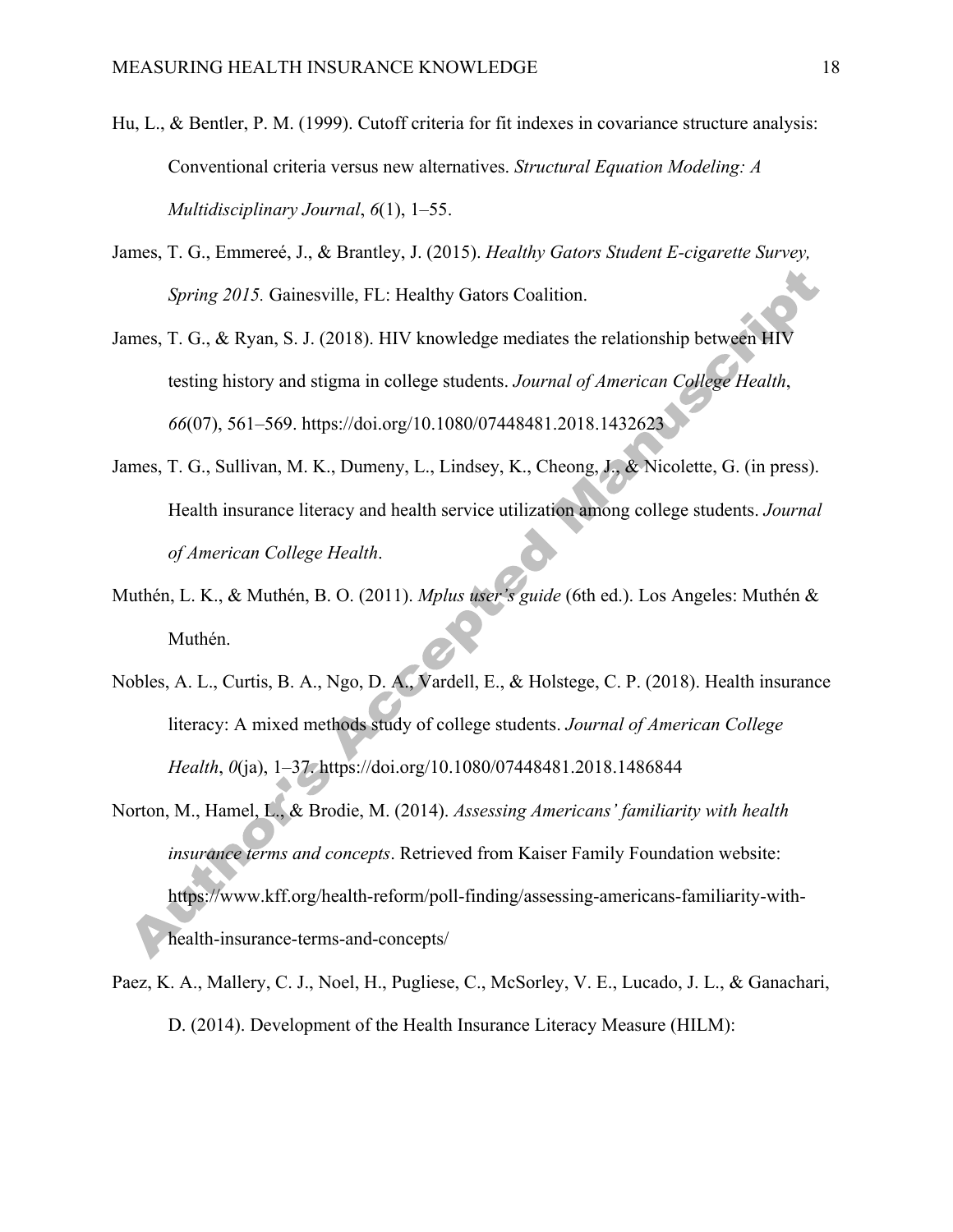Conceptualizing and measuring consumer ability to choose and use private health insurance. *Journal of Health Communication*, *19*(sup2), 225–239.

- Quincy, L. (2012). Measuring health insurance literacy: A call to action. *Yonkers: Consumers Union*.
- Rizopoulos, D. (2007). ltm: An R package for latent variable modeling and item response analysis. *Journal of Statistical Software*, *17*(5). https://doi.org/10.18637/jss.v017.i05
- Vujicic, M., Buchmueller, T., & Klein, R. (2016). Dental care presents the highest level of financial barriers compared to other types of health care services. *Health Affairs*, *35*(12), 2176–2182. https://doi.org/10.1377/hlthaff.2016.0800
- Willse, J. T. (2018). CTT: Classical Test Theory functions (Version 2.3.3) [R]. Retrieved from https://cran.r-project.org/web/packages/CTT/CTT.pdf
- Yang, L. (2016). *Young adults' attitudes and perceptions on health insurance and their health insurance literacy levels* (Minnesota State University Mankato). Retrieved from https://cornerstone.lib.mnsu.edu/cgi/viewcontent.cgi?referer=https://www.google.com/&

httpsredir=1&article=1616&context=etds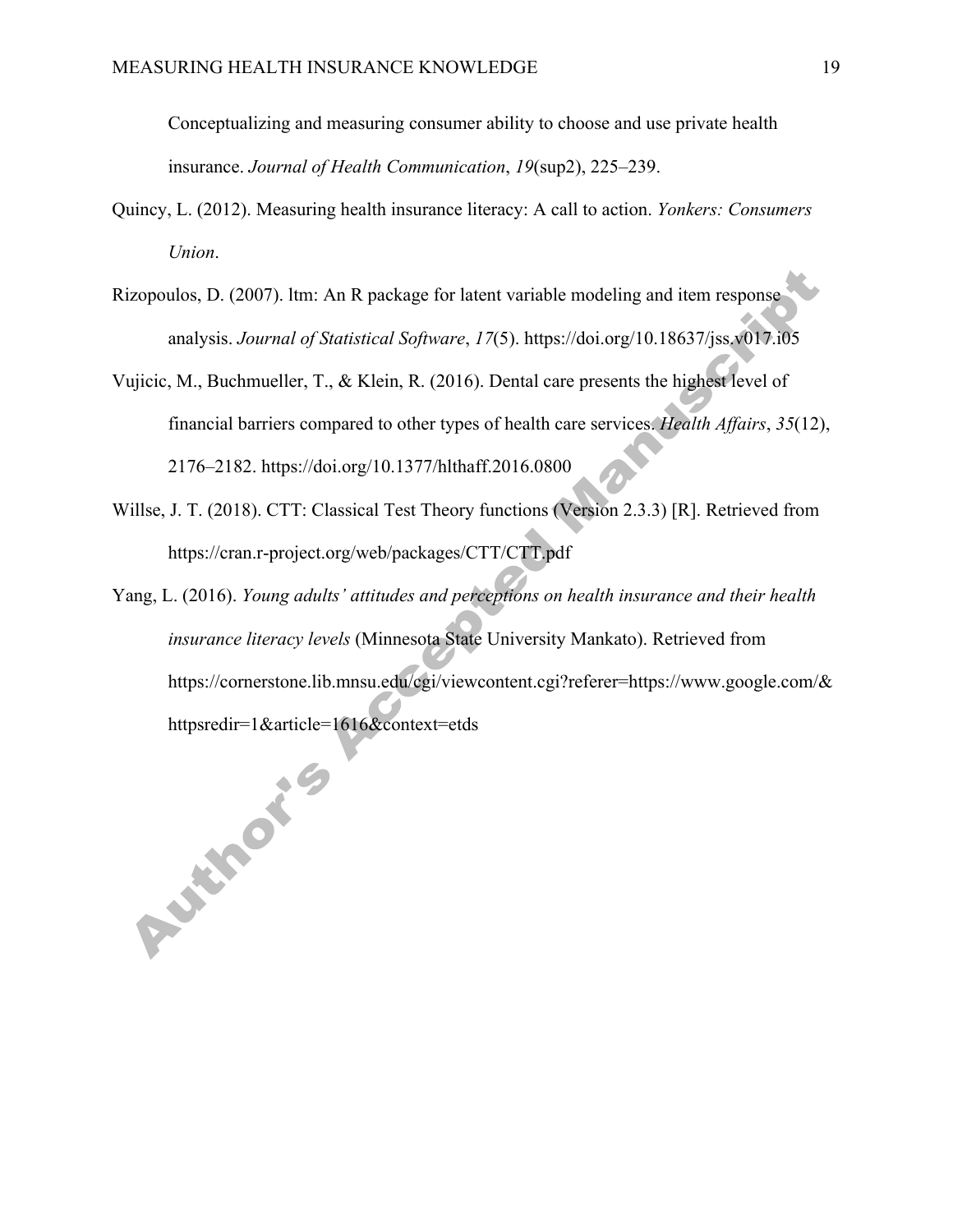

Figure 1. Individual item characteristic curves of KFF health insurance knowledge quiz items estimated under the 2PL model.

REA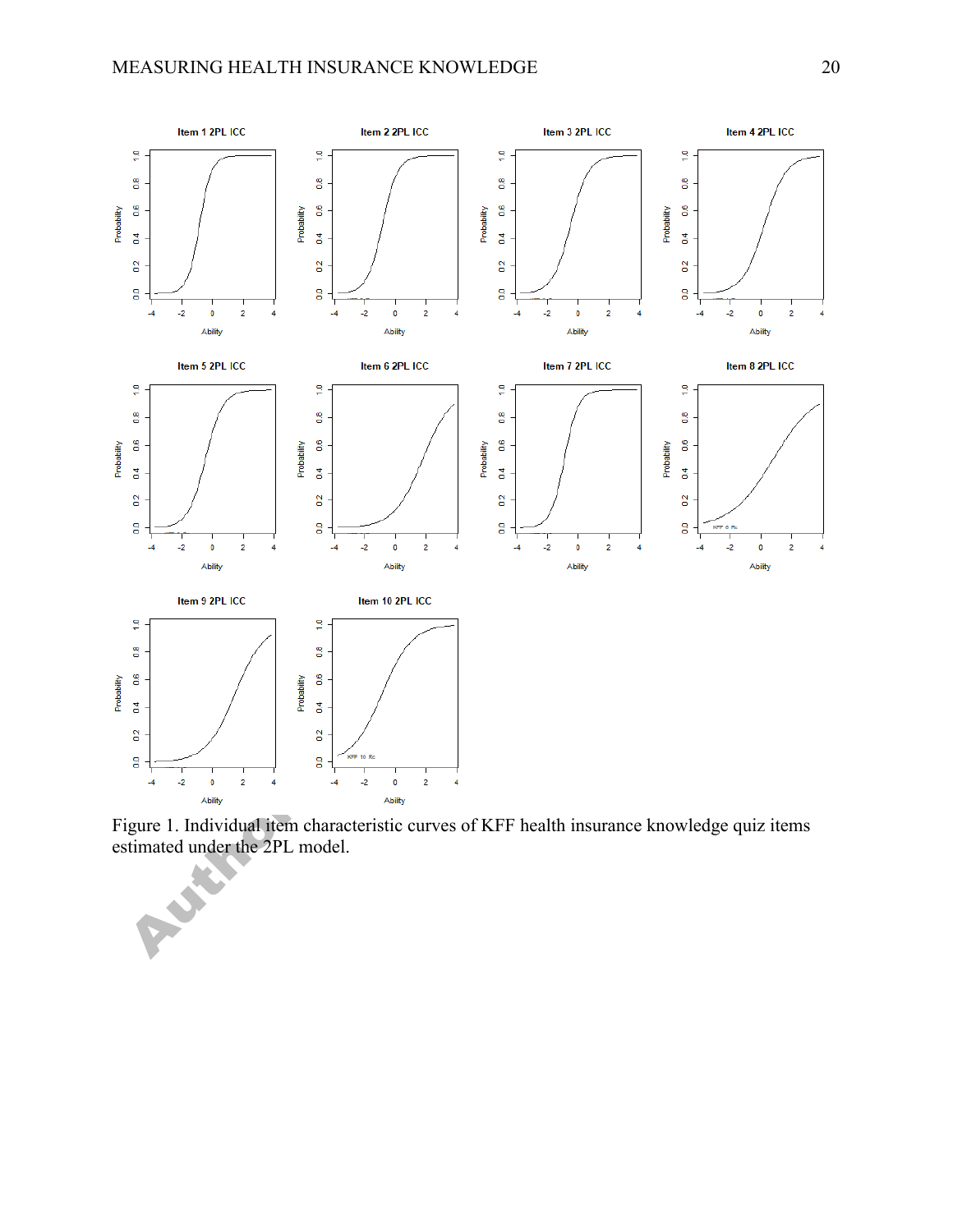

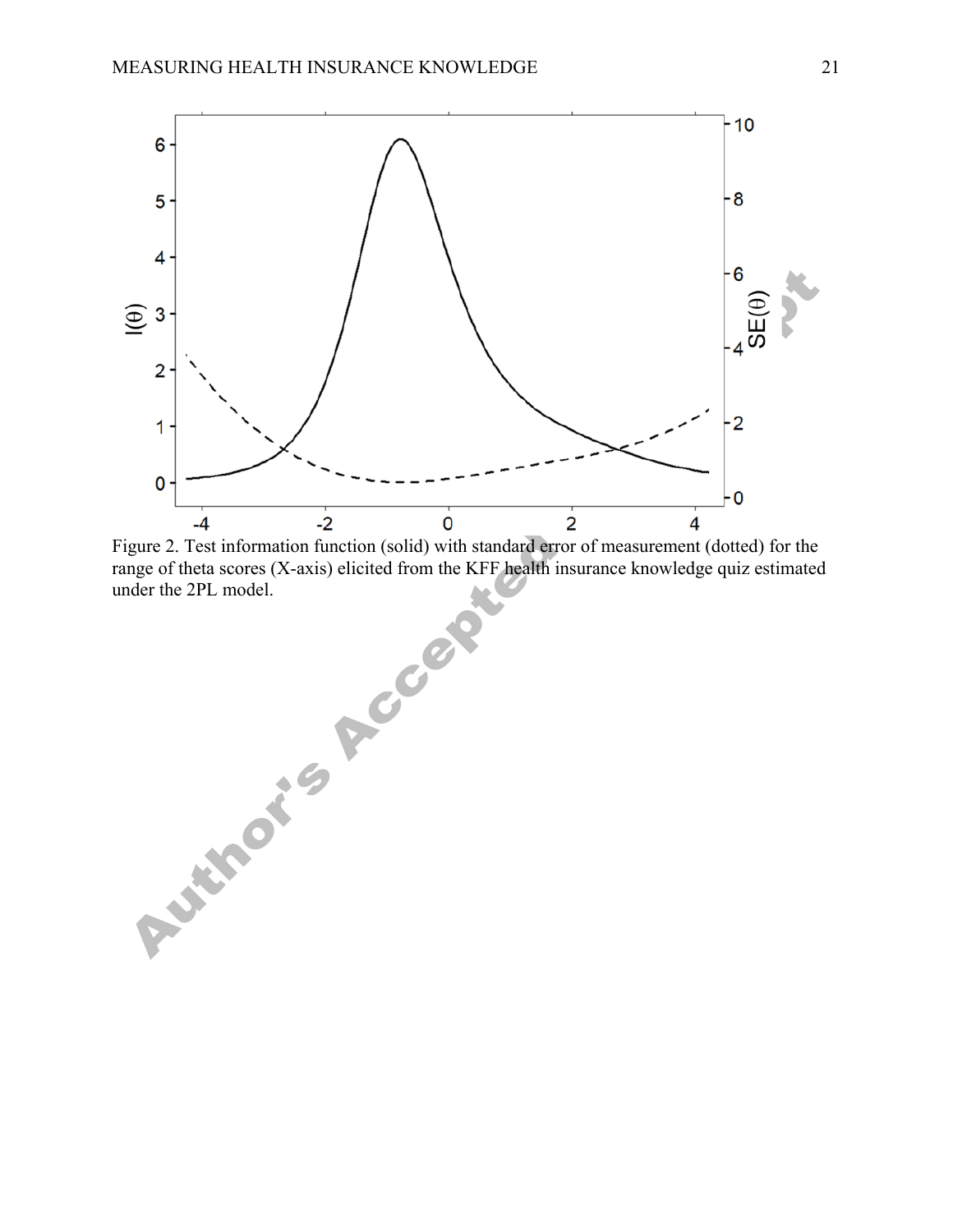# MEASURING HEALTH INSURANCE KNOWLEDGE 22

Table 1

|                | Health Insurance Quiz Items                                                                                                                                                                                                                                                            |                                                                                                                                                                                                                                                                                                                             |  |  |  |
|----------------|----------------------------------------------------------------------------------------------------------------------------------------------------------------------------------------------------------------------------------------------------------------------------------------|-----------------------------------------------------------------------------------------------------------------------------------------------------------------------------------------------------------------------------------------------------------------------------------------------------------------------------|--|--|--|
| #              | Item                                                                                                                                                                                                                                                                                   | <b>Response Options</b>                                                                                                                                                                                                                                                                                                     |  |  |  |
|                | Which of the following is the best definition of the term<br>"health insurance premium"?                                                                                                                                                                                               | A: The best type of health insurance you can buy.<br>B*: The amount health insurance companies charge each<br>month for coverage.<br>C: A bonus you get at the end of the year if you stay covered.<br>D: I don't know.                                                                                                     |  |  |  |
| $\overline{2}$ | Is a health insurance premium something you must pay every<br>month, regardless of whether you use health care services, or<br>do you only have to pay your health insurance premium<br>during months when you use health care services?                                               | A*: Must pay every month, regardless of whether you use<br>services.<br>B: Only have to pay in months when you use health care<br>services.<br>C: I don't know.                                                                                                                                                             |  |  |  |
| 3              | Which of the following is best definition of the term "annual<br>health insurance deductible"?                                                                                                                                                                                         | A: The amount that is deducted from your paycheck each<br>year to pay for your policy.<br>B: The amount of health expenses you can subtract from<br>your income on your yearly tax return.<br>C*: The amount of covered health care expenses you must<br>pay yourself each year before your insurance will begin to<br>pay. |  |  |  |
| $\overline{4}$ | Suppose that under your health insurance policy, hospital<br>expenses are subject to a \$1,000 deductible and \$250 per day<br>copay. You get sick and are hospitalized for 4 days, and the<br>bill comes to \$6,000. How much of that hospital bill will you<br>have to pay yourself? | A: \$0<br>B: \$1,000<br>$C^*$ : \$2,000<br>D: \$4,000<br>E: \$6,000<br>F: I don't know.                                                                                                                                                                                                                                     |  |  |  |
|                |                                                                                                                                                                                                                                                                                        |                                                                                                                                                                                                                                                                                                                             |  |  |  |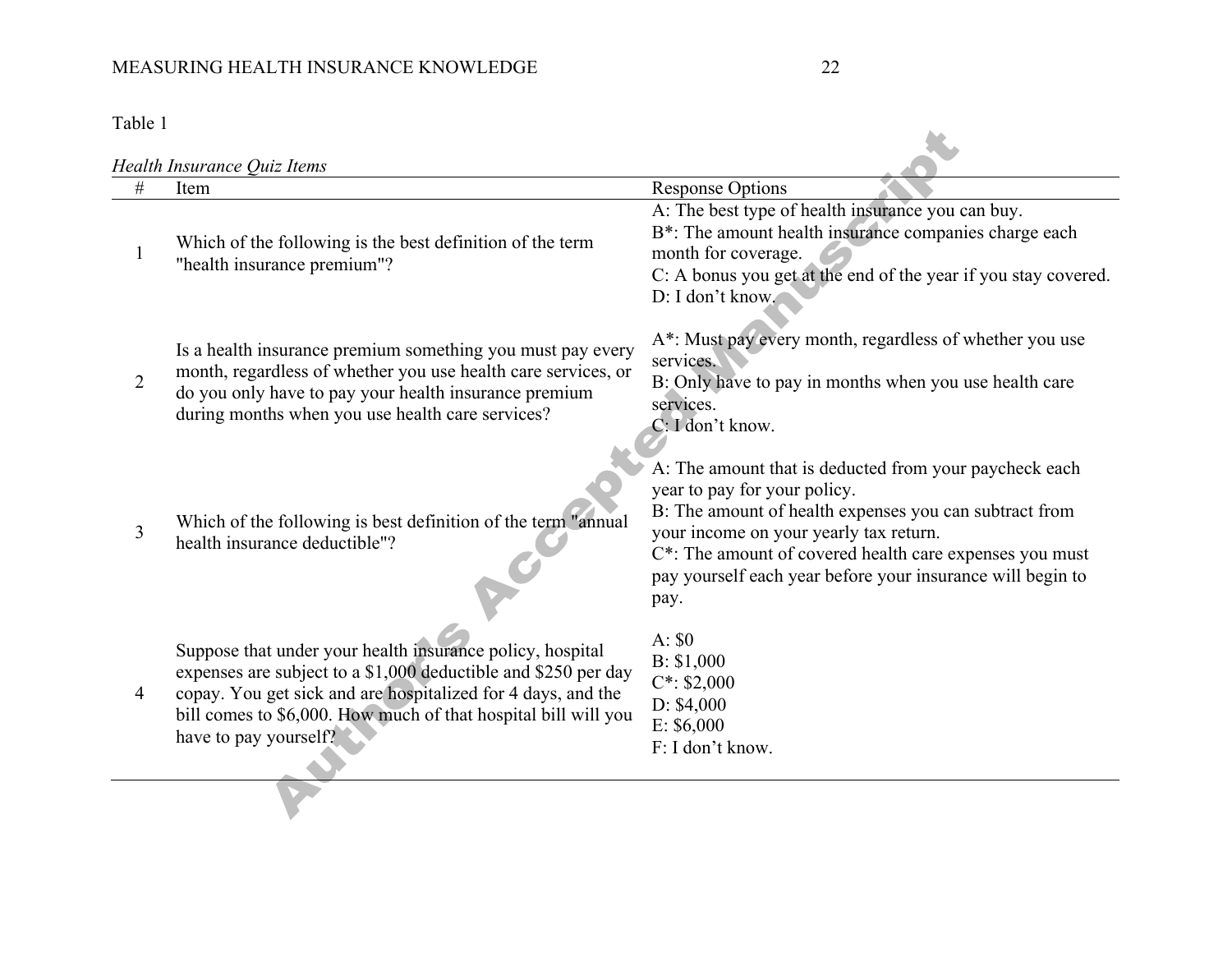| 5 | Which of the following best describes the "annual out-of-<br>pocket limit" under a health insurance policy?                                                                                                                                                 | A*: The most you will have to pay in deductibles, copays,<br>and coinsurance for covered care received in network for the<br>year.<br>B: The most your insurance policy will pay for covered<br>services in a year.<br>C: The most you will have to pay for premiums in a year.<br>D: I don't know.                                     |
|---|-------------------------------------------------------------------------------------------------------------------------------------------------------------------------------------------------------------------------------------------------------------|-----------------------------------------------------------------------------------------------------------------------------------------------------------------------------------------------------------------------------------------------------------------------------------------------------------------------------------------|
| 6 | Which of the following best describes a "health insurance"<br>formulary"?                                                                                                                                                                                   | A: The form you send to your insurance company when you<br>need to have a medical bill paid.<br>B: The name for permission you must get from your<br>insurance company before surgery will be covered.<br>C*: The list of prescription drugs your health plan will cover.<br>D: I don't know.                                           |
| 7 | Which of the following best describes a health plan<br>"provider network"?                                                                                                                                                                                  | A*: The hospitals and doctors that contract with your health<br>plan to provide services for an agreed-upon rate or fee<br>schedule.<br>B: The computer system doctors and hospitals use to submit<br>bills to insurance companies.<br>C: A website where consumers can find information about<br>the best doctors.<br>D: I don't know. |
| 8 | True or false: If you receive inpatient care at a hospital that<br>participates in your health plan's provider network, all the<br>doctors who care for you while you're in the hospital will<br>also be in network.                                        | A: True<br>B <sup>*</sup> : False<br>C: I don't know.                                                                                                                                                                                                                                                                                   |
| 9 | Suppose your health plan covers lab tests in full if you go to<br>an in-network lab, but only pays 60% of allowed charges if<br>you go out of network. You forget to check and get your<br>blood test at a lab that turns out to be out of network. The lab | A: \$0<br><b>B</b> : \$40<br>C: \$80<br>$D^*$ : \$88                                                                                                                                                                                                                                                                                    |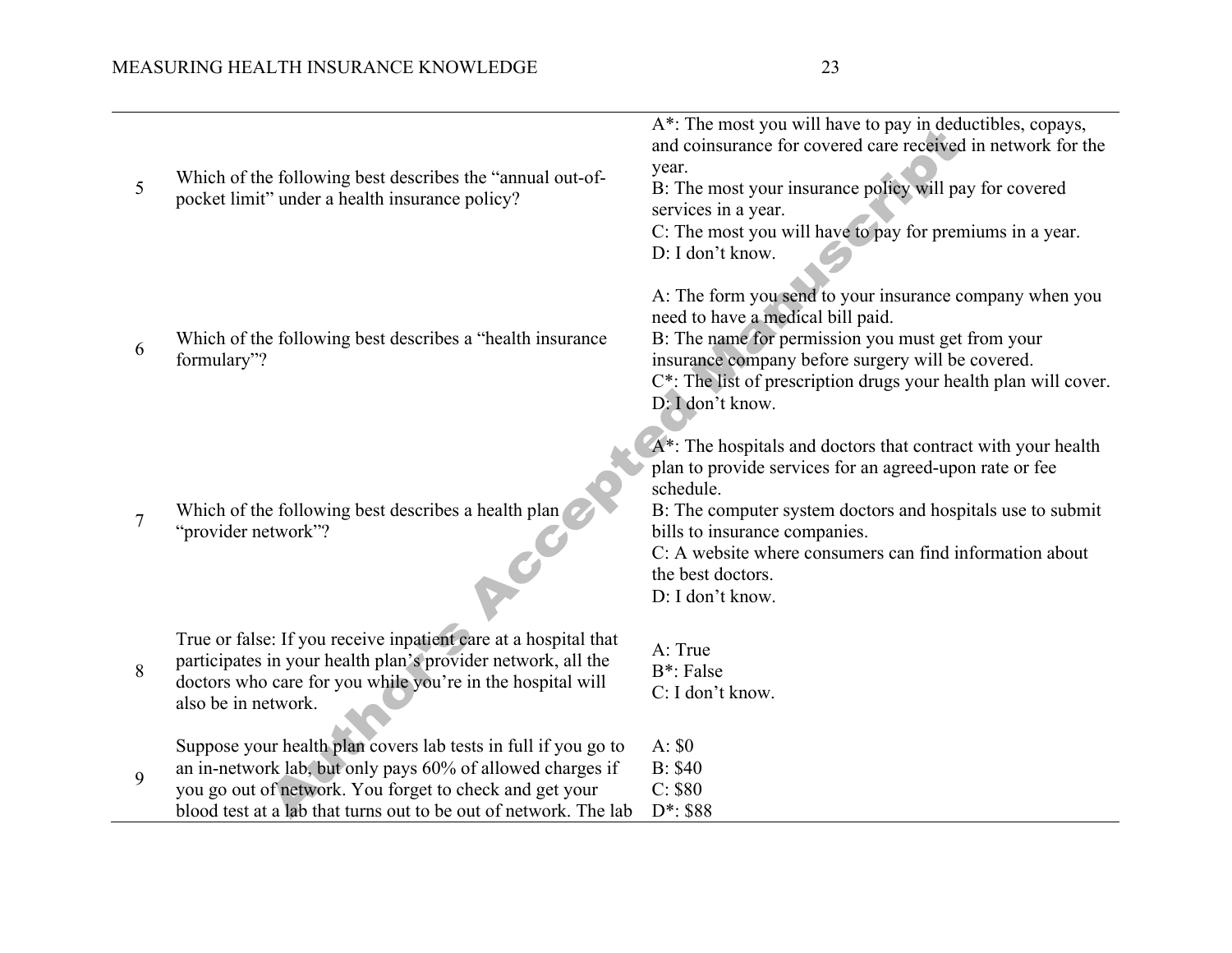|    | bills you \$100 for the blood test. Your health insurance       | E: \$100         |
|----|-----------------------------------------------------------------|------------------|
|    | allows only a \$20 charge for that test. How much would you     | F: I don't know. |
|    | have to pay out of pocket for that lab test?                    |                  |
|    |                                                                 |                  |
|    | True or false: If your health insurance plan refuses to pay for | <b>SCIENCE</b>   |
|    | a service that you think is covered and your doctor says you    | A*: True         |
| 10 | need, you can appeal the denial and possibly get the            | <b>B</b> : False |
|    | insurance company to pay the claim.                             | C: I don't know. |
|    | Note. * indicates correct response option.                      |                  |
|    | <b>Authoris Reception Mary</b>                                  |                  |
|    |                                                                 |                  |
|    |                                                                 |                  |